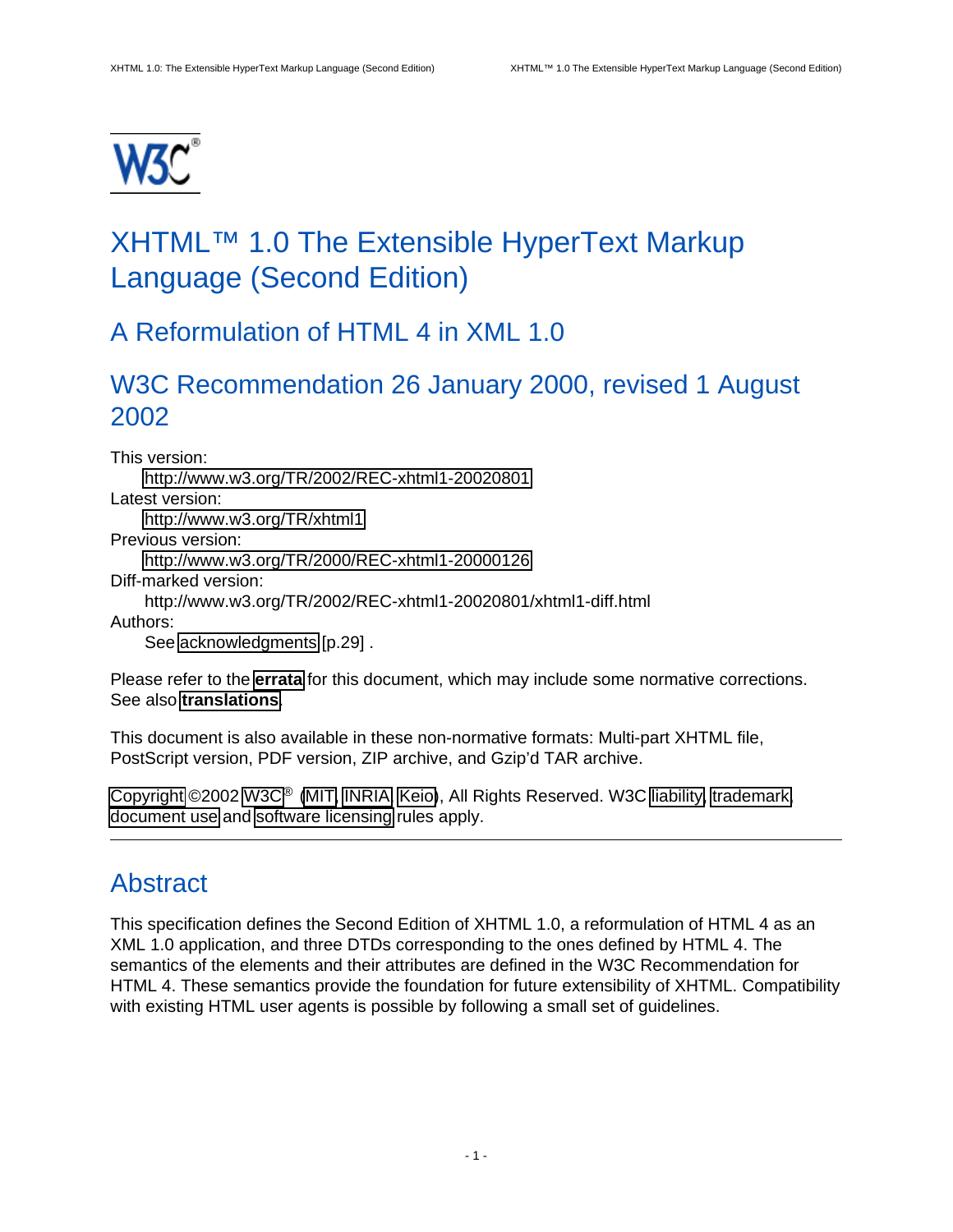# Status of this document

This section describes the status of this document at the time of its publication. Other documents may supersede this document. The latest status of this document series is maintained at the W3C.

This document is the second edition of the XHTML 1.0 specification incorporating the errata changes as of 1 August 2002. Changes between this version and the previous Recommendation are illustrated in a diff-marked version.

This second edition is not a new version of XHTML 1.0 (first published 26 January 2000). The changes in this document reflect corrections applied as a result of comments submitted by the community and as a result of ongoing work within the HTML Working Group. There are no substantive changes in this document - only the integration of various errata.

The list of known errors in this specification is available at [http://www.w3.org/2002/08/REC-xhtml1-20020801-errata.](http://www.w3.org/2002/08/REC-xhtml1-20020801-errata)

Please report errors in this document to www-html-editor@w3.org [\(archive\)](http://lists.w3.org/Archives/Public/www-html-editor/). Public discussion on HTML features takes place on the mailing list www-html@w3.org [\(archive\)](http://lists.w3.org/Archives/Public/www-html/).

This document has been produced as part of the [W3C HTML Activity.](http://www.w3.org/MarkUp/Activity) The goals of the [HTML](http://www.w3.org/MarkUp/Group/) [Working Group](http://www.w3.org/MarkUp/Group/) [\(members only\)](http://cgi.w3.org/MemberAccess/) are discussed in the [HTML Working Group charter.](http://www.w3.org/MarkUp/2000/Charter)

At the time of publication, the working group believed there were zero patent disclosures relevant to this specification. A current list of patent disclosures relevant to this specification may be found on the Working Group's [patent disclosure page.](http://www.w3.org/2002/07/HTML-IPR)

A list of current W3C Recommendations and other technical documents can be found at [http://www.w3.org/TR.](http://www.w3.org/TR)

# Quick Table of Contents

| 2. Definitions and a contract of the contract of the contract of the contract of the contract of the contract of the contract of the contract of the contract of the contract of the contract of the contract of the contract |  |  |  |  |  |  |  |  |  |
|-------------------------------------------------------------------------------------------------------------------------------------------------------------------------------------------------------------------------------|--|--|--|--|--|--|--|--|--|
| 3. Normative Definition of XHTML 1.0 \cdot is a set of the control of XHTML 1.0 \cdot is a set of the control of the control of $9$                                                                                           |  |  |  |  |  |  |  |  |  |
|                                                                                                                                                                                                                               |  |  |  |  |  |  |  |  |  |
|                                                                                                                                                                                                                               |  |  |  |  |  |  |  |  |  |
|                                                                                                                                                                                                                               |  |  |  |  |  |  |  |  |  |
|                                                                                                                                                                                                                               |  |  |  |  |  |  |  |  |  |
| C. HTML Compatibility Guidelines 23                                                                                                                                                                                           |  |  |  |  |  |  |  |  |  |
| D. Acknowledgements 29                                                                                                                                                                                                        |  |  |  |  |  |  |  |  |  |
|                                                                                                                                                                                                                               |  |  |  |  |  |  |  |  |  |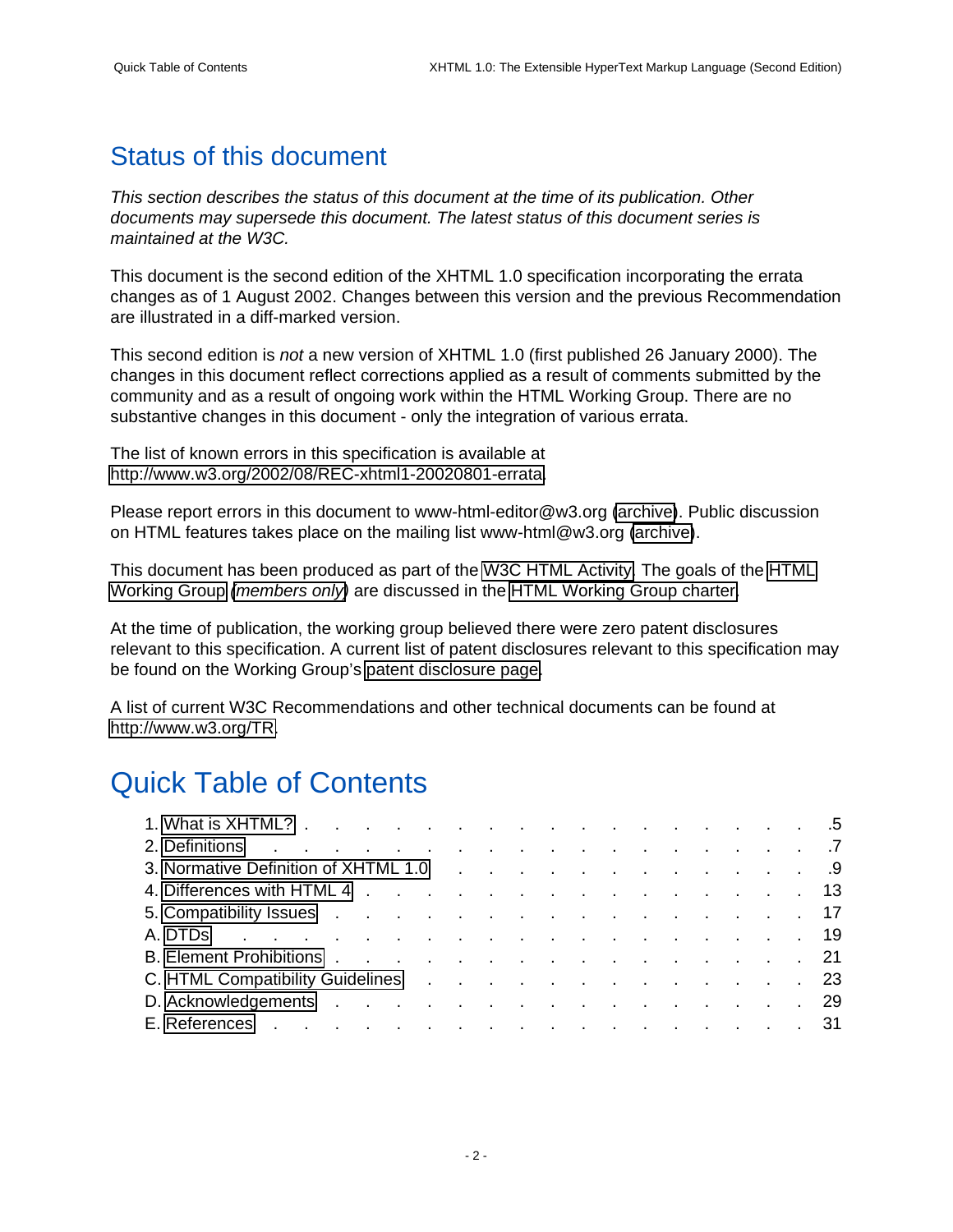# Full Table of Contents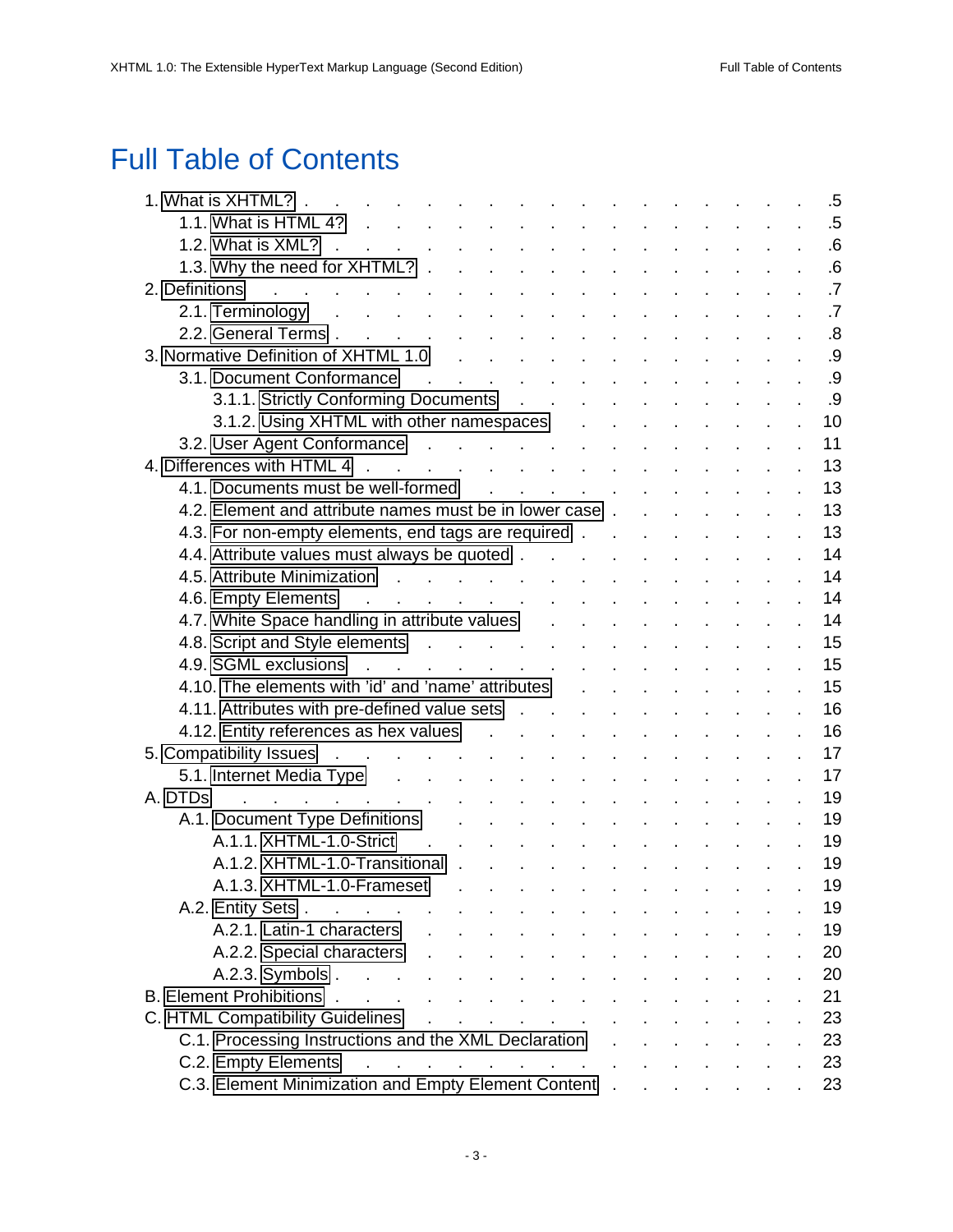| C.4. Embedded Style Sheets and Scripts                                                                                                                                                                                         |                                                                                 |  |  |                                                                 | the contract of the contract of the contract of |  |  |  | 23 |
|--------------------------------------------------------------------------------------------------------------------------------------------------------------------------------------------------------------------------------|---------------------------------------------------------------------------------|--|--|-----------------------------------------------------------------|-------------------------------------------------|--|--|--|----|
|                                                                                                                                                                                                                                |                                                                                 |  |  |                                                                 |                                                 |  |  |  | 23 |
| C.6. Isindex                                                                                                                                                                                                                   |                                                                                 |  |  | the contract of the contract of the contract of the contract of |                                                 |  |  |  | 24 |
| C.7. The lang and xml: lang Attributes                                                                                                                                                                                         |                                                                                 |  |  |                                                                 |                                                 |  |  |  | 24 |
| C.8. Fragment Identifiers and the contract of the contract of the contract of the contract of the contract of the contract of the contract of the contract of the contract of the contract of the contract of the contract of  |                                                                                 |  |  |                                                                 |                                                 |  |  |  | 24 |
|                                                                                                                                                                                                                                |                                                                                 |  |  |                                                                 |                                                 |  |  |  | 24 |
| C.10. Boolean Attributes and the contract of the contract of the contract of the contract of the contract of the contract of the contract of the contract of the contract of the contract of the contract of the contract of t |                                                                                 |  |  |                                                                 |                                                 |  |  |  | 25 |
|                                                                                                                                                                                                                                |                                                                                 |  |  |                                                                 |                                                 |  |  |  | 25 |
| C.12. Using Ampersands in Attribute Values (and Elsewhere)                                                                                                                                                                     |                                                                                 |  |  |                                                                 |                                                 |  |  |  | 26 |
|                                                                                                                                                                                                                                |                                                                                 |  |  |                                                                 |                                                 |  |  |  | 26 |
|                                                                                                                                                                                                                                |                                                                                 |  |  |                                                                 |                                                 |  |  |  | 26 |
|                                                                                                                                                                                                                                |                                                                                 |  |  |                                                                 |                                                 |  |  |  | 27 |
| C.16. The Named Character Reference ' entering the state of the Named Character Reference '                                                                                                                                    |                                                                                 |  |  |                                                                 |                                                 |  |  |  | 27 |
|                                                                                                                                                                                                                                |                                                                                 |  |  |                                                                 |                                                 |  |  |  | 29 |
| E. References.                                                                                                                                                                                                                 | the contract of the contract of the contract of the contract of the contract of |  |  |                                                                 |                                                 |  |  |  | 31 |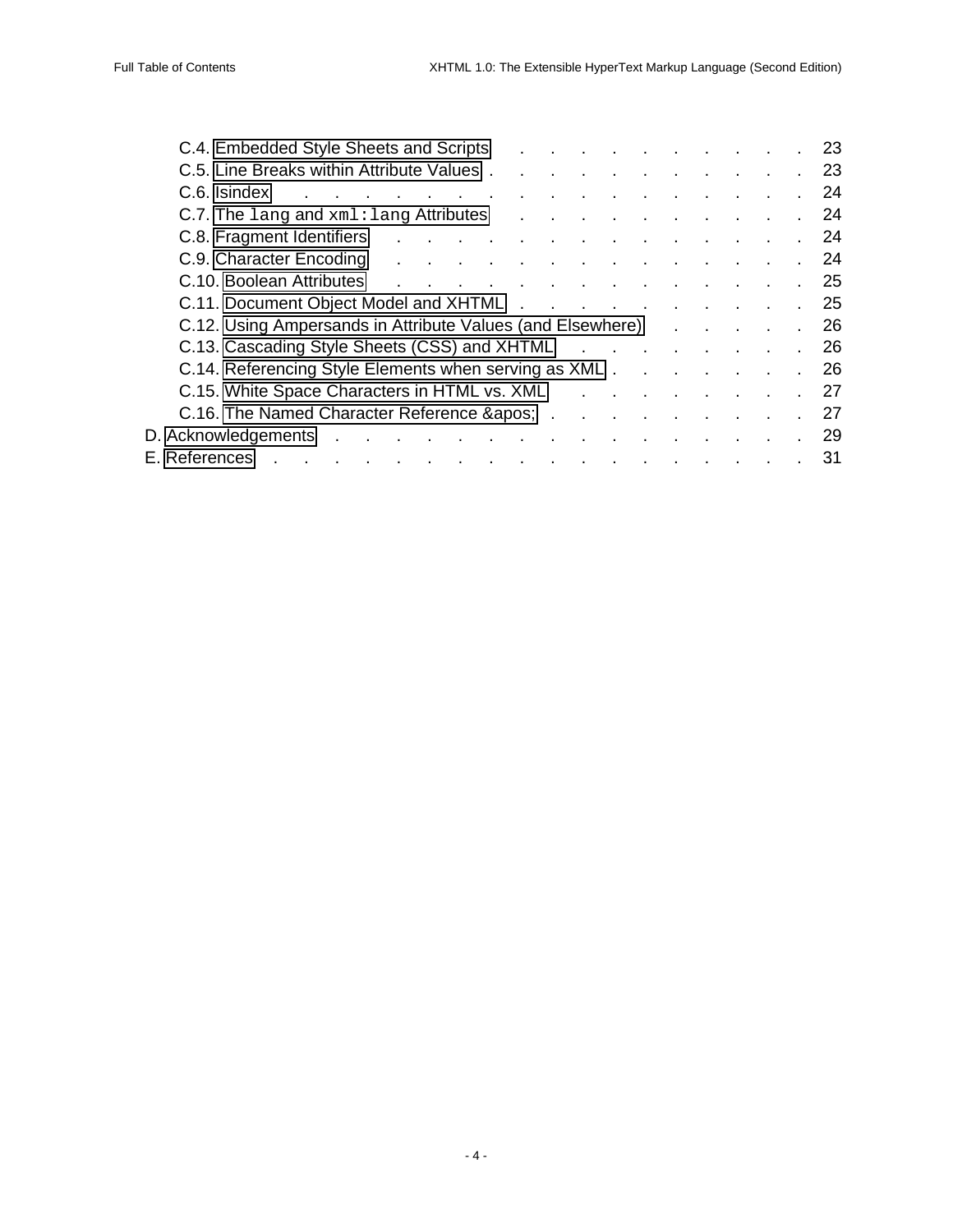# <span id="page-4-0"></span>1. What is XHTML?

### **This section is informative.**

XHTML is a family of current and future document types and modules that reproduce, subset, and extend HTML 4 [\[HTML4](#page-30-1) [p.31] ]. XHTML family document types are XML based, and ultimately are designed to work in conjunction with XML-based user agents. The details of this family and its evolution are discussed in more detail in [\[XHTMLMOD](#page-31-0) [p.32] ].

XHTML 1.0 (this specification) is the first document type in the XHTML family. It is a reformulation of the three HTML 4 document types as applications of XML 1.0 [\[XML](#page-31-1) [p.32] ]. It is intended to be used as a language for content that is both XML-conforming and, if some simple [guidelines](#page-22-0) [p.23] are followed, operates in HTML 4 conforming user agents. Developers who migrate their content to XHTML 1.0 will realize the following benefits:

- XHTML documents are XML conforming. As such, they are readily viewed, edited, and validated with standard XML tools.
- XHTML documents can be written to operate as well or better than they did before in existing HTML 4-conforming user agents as well as in new, XHTML 1.0 conforming user agents.
- XHTML documents can utilize applications (e.g. scripts and applets) that rely upon either the HTML Document Object Model or the XML Document Object Model [\[DOM](#page-30-2) [p.31] ].
- As the XHTML family evolves, documents conforming to XHTML 1.0 will be more likely to interoperate within and among various XHTML environments.

The XHTML family is the next step in the evolution of the Internet. By migrating to XHTML today, content developers can enter the XML world with all of its attendant benefits, while still remaining confident in their content's backward and future compatibility.

## <span id="page-4-1"></span>1.1. What is HTML 4?

HTML 4 [\[HTML4](#page-30-1) [p.31] ] is an SGML (Standard Generalized Markup Language) application conforming to International Standard ISO 8879, and is widely regarded as the standard publishing language of the World Wide Web.

SGML is a language for describing markup languages, particularly those used in electronic document exchange, document management, and document publishing. HTML is an example of a language defined in SGML.

SGML has been around since the middle 1980's and has remained quite stable. Much of this stability stems from the fact that the language is both feature-rich and flexible. This flexibility, however, comes at a price, and that price is a level of complexity that has inhibited its adoption in a diversity of environments, including the World Wide Web.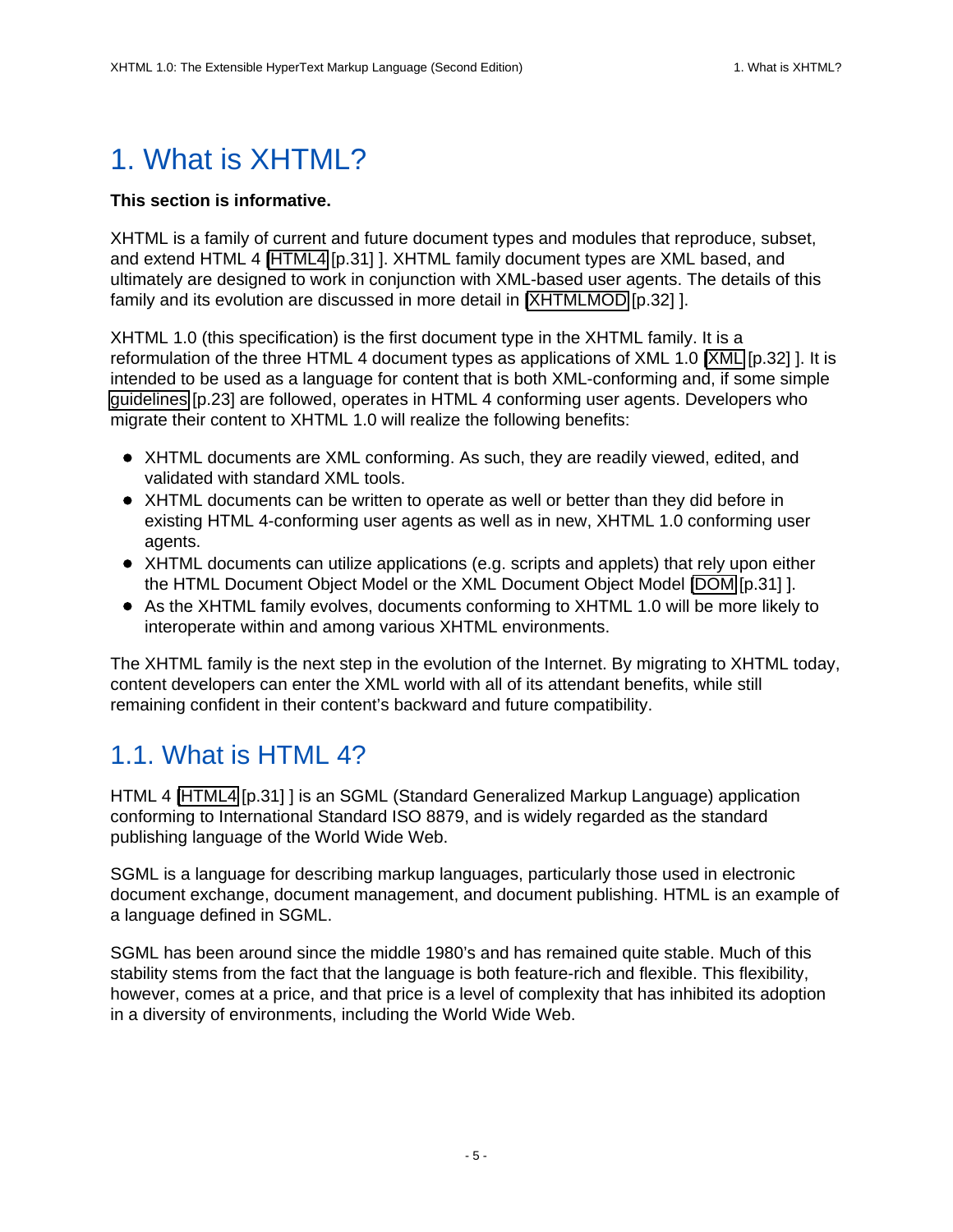HTML, as originally conceived, was to be a language for the exchange of scientific and other technical documents, suitable for use by non-document specialists. HTML addressed the problem of SGML complexity by specifying a small set of structural and semantic tags suitable for authoring relatively simple documents. In addition to simplifying the document structure, HTML added support for hypertext. Multimedia capabilities were added later.

In a remarkably short space of time, HTML became wildly popular and rapidly outgrew its original purpose. Since HTML's inception, there has been rapid invention of new elements for use within HTML (as a standard) and for adapting HTML to vertical, highly specialized, markets. This plethora of new elements has led to interoperability problems for documents across different platforms.

## <span id="page-5-0"></span>1.2. What is XML?

XML™ is the shorthand name for Extensible Markup Language [\[XML](#page-31-1) [p.32] ].

XML was conceived as a means of regaining the power and flexibility of SGML without most of its complexity. Although a restricted form of SGML, XML nonetheless preserves most of SGML's power and richness, and yet still retains all of SGML's commonly used features.

While retaining these beneficial features, XML removes many of the more complex features of SGML that make the authoring and design of suitable software both difficult and costly.

## <span id="page-5-1"></span>1.3. Why the need for XHTML?

The benefits of migrating to XHTML 1.0 are described above. Some of the benefits of migrating to XHTML in general are:

- Document developers and user agent designers are constantly discovering new ways to express their ideas through new markup. In XML, it is relatively easy to introduce new elements or additional element attributes. The XHTML family is designed to accommodate these extensions through XHTML modules and techniques for developing new XHTML-conforming modules (described in the XHTML Modularization specification). These modules will permit the combination of existing and new feature sets when developing content and when designing new user agents.
- Alternate ways of accessing the Internet are constantly being introduced. The XHTML family is designed with general user agent interoperability in mind. Through a new user agent and document profiling mechanism, servers, proxies, and user agents will be able to perform best effort content transformation. Ultimately, it will be possible to develop XHTML-conforming content that is usable by any XHTML-conforming user agent.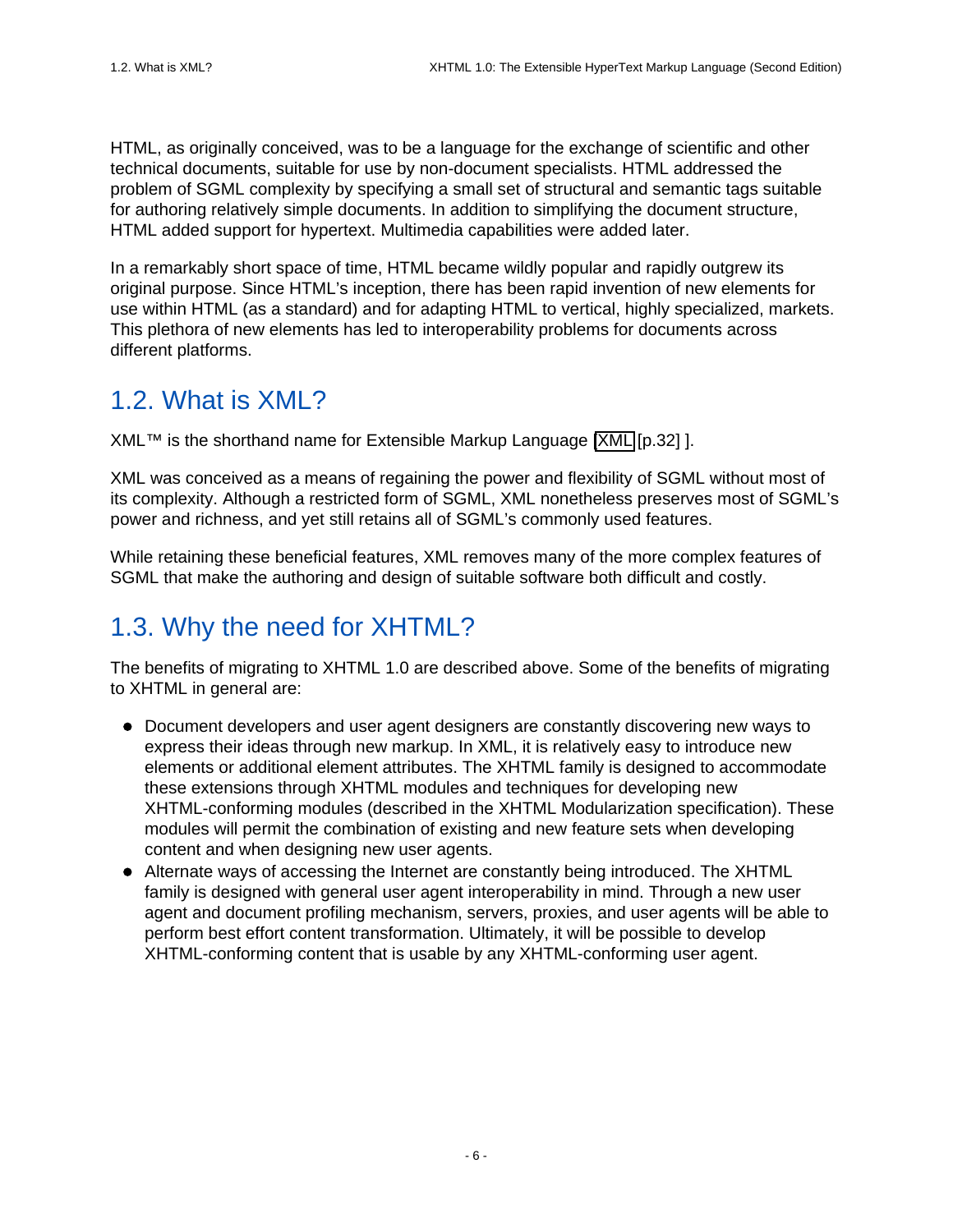# <span id="page-6-0"></span>2. Definitions

### **This section is normative.**

## <span id="page-6-1"></span>2.1. Terminology

The following terms are used in this specification. These terms extend the definitions in [\[RFC2119](#page-30-3) [p.31] ] in ways based upon similar definitions in ISO/IEC 9945-1:1990 [\[POSIX.1](#page-30-4) [p.31] ]:

### May

With respect to implementations, the word "may" is to be interpreted as an optional feature that is not required in this specification but can be provided. With respect to [Document](#page-8-1)  [Conformance](#page-8-1) [p.9] , the word "may" means that the optional feature must not be used. The term "optional" has the same definition as "may".

**Must** 

In this specification, the word "must" is to be interpreted as a mandatory requirement on the implementation or on Strictly Conforming XHTML Documents, depending upon the context. The term "shall" has the same definition as "must".

**Optional** 

See "May".

Reserved

A value or behavior is unspecified, but it is not allowed to be used by Conforming Documents nor to be supported by Conforming User Agents.

**Shall** 

See "Must".

**Should** 

With respect to implementations, the word "should" is to be interpreted as an implementation recommendation, but not a requirement. With respect to documents, the word "should" is to be interpreted as recommended programming practice for documents and a requirement for Strictly Conforming XHTML Documents.

#### **Supported**

Certain facilities in this specification are optional. If a facility is supported, it behaves as specified by this specification.

**Unspecified** 

When a value or behavior is unspecified, the specification defines no portability requirements for a facility on an implementation even when faced with a document that uses the facility. A document that requires specific behavior in such an instance, rather than tolerating any behavior when using that facility, is not a Strictly Conforming XHTML Document.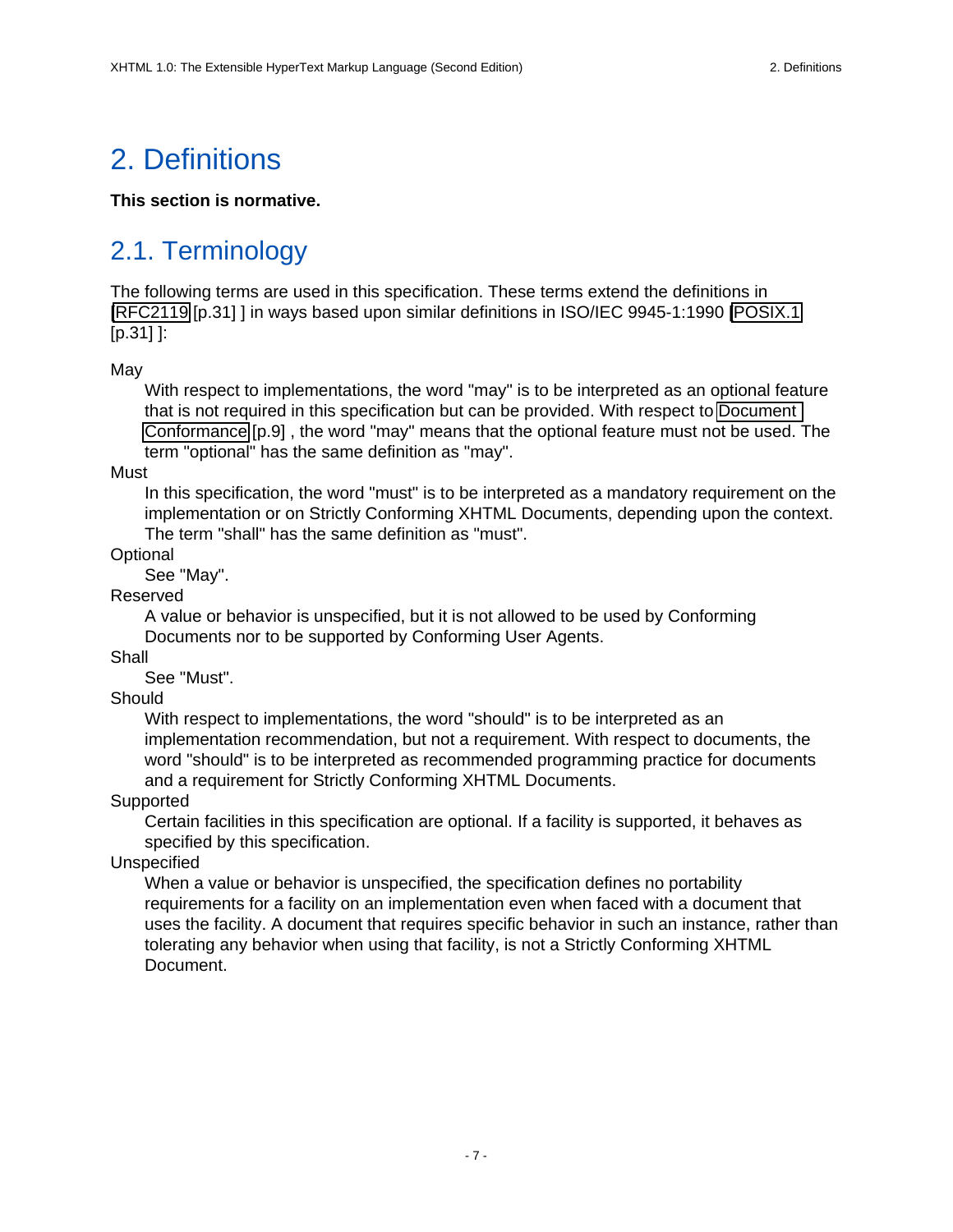## <span id="page-7-0"></span>2.2. General Terms

#### **Attribute**

An attribute is a parameter to an element declared in the DTD. An attribute's type and value range, including a possible default value, are defined in the DTD.

DTD

A DTD, or document type definition, is a collection of XML markup declarations that, as a collection, defines the legal structure, elements, and attributes that are available for use in a document that complies to the DTD.

### **Document**

A document is a stream of data that, after being combined with any other streams it references, is structured such that it holds information contained within elements that are organized as defined in the associated DTD. See [Document Conformance](#page-8-1) [p.9] for more information.

### Element

An element is a document structuring unit declared in the DTD. The element's content model is defined in the DTD, and additional semantics may be defined in the prose description of the element.

### <span id="page-7-1"></span>Facilities

Facilities are elements, attributes, and the semantics associated with those elements and attributes.

#### Implementation

See User Agent.

#### Parsing

Parsing is the act whereby a document is scanned, and the information contained within the document is filtered into the context of the elements in which the information is structured.

### Rendering

Rendering is the act whereby the information in a document is presented. This presentation is done in the form most appropriate to the environment (e.g. aurally, visually, in print).

#### User Agent

A user agent is a system that processes XHTML documents in accordance with this specification. See [User Agent Conformance](#page-10-0) [p.11] for more information.

### Validation

Validation is a process whereby documents are verified against the associated DTD, ensuring that the structure, use of elements, and use of attributes are consistent with the definitions in the DTD.

### <span id="page-7-2"></span>Well-formed

A document is well-formed when it is structured according to the rules defined in [Section 2.1](http://www.w3.org/TR/REC-xml#sec-well-formed) of the XML 1.0 Recommendation [\[XML](#page-31-1) [p.32] ].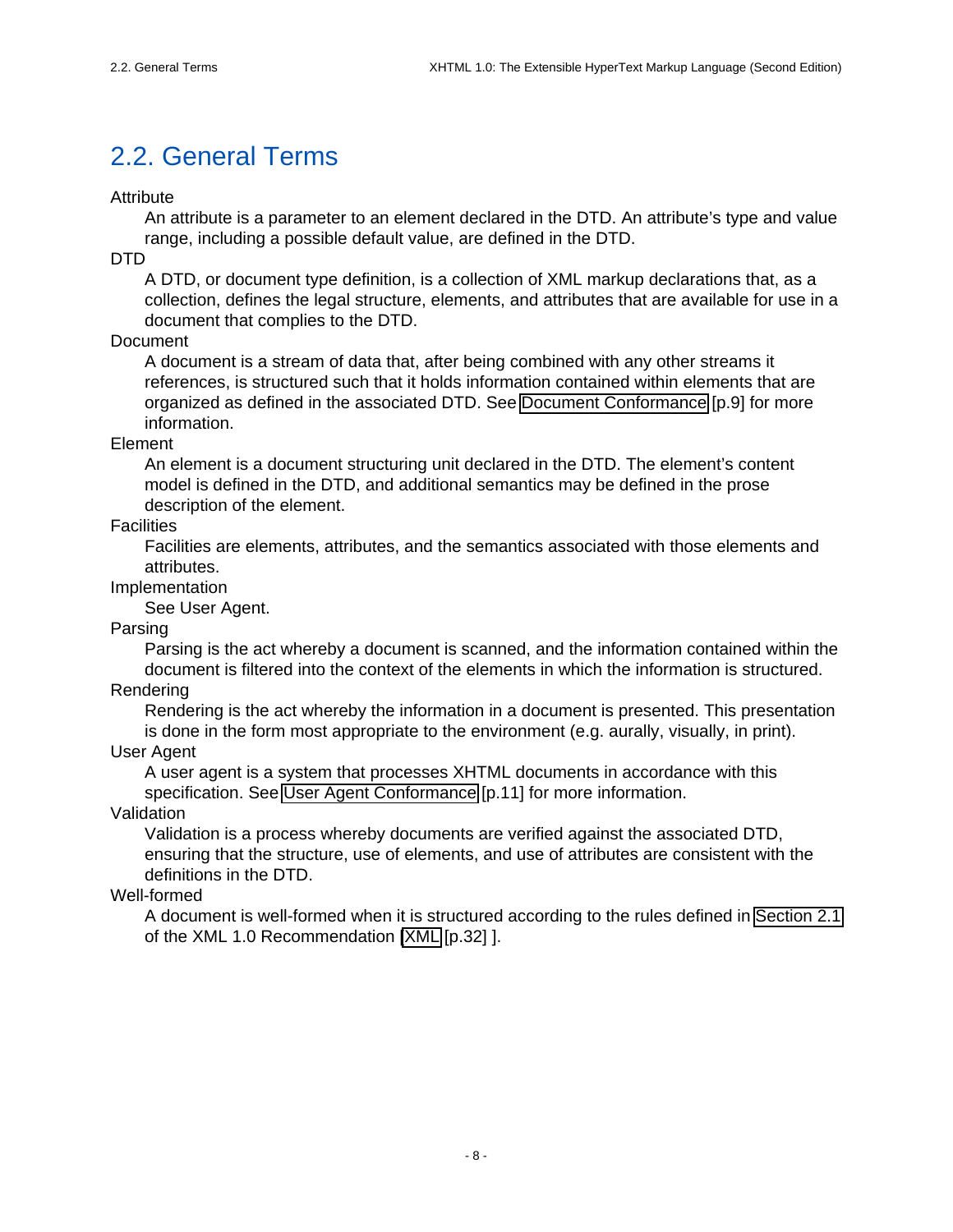# <span id="page-8-0"></span>3. Normative Definition of XHTML 1.0

### **This section is normative.**

## <span id="page-8-1"></span>3.1. Document Conformance

This version of XHTML provides a definition of strictly conforming XHTML 1.0 documents, which are restricted to elements and attributes from the XML and XHTML 1.0 namespaces. See [Section 3.1.2](#page-9-0) [p.10] for information on using XHTML with other namespaces, for instance, to include metadata expressed in RDF within XHTML documents.

### <span id="page-8-2"></span>3.1.1. Strictly Conforming Documents

A Strictly Conforming XHTML Document is an XML document that requires only the facilities described as mandatory in this specification. Such a document must meet all of the following criteria:

- 1. It must conform to the constraints expressed in one of the three DTDs found in [DTDs](#page-18-0) [p.19] and in [Appendix B](#page-20-0) [p.21] .
- 2. The root element of the document must be html.
- 3. The root element of the document must contain an xmlns declaration for the XHTML namespace [\[XMLNS](#page-31-2) [p.32] ]. The namespace for XHTML is defined to be http://www.w3.org/1999/xhtml. An example root element might look like:

```
<html xmlns="http://www.w3.org/1999/xhtml" xml:lang="en" lang="en">
```
4. There must be a DOCTYPE declaration in the document prior to the root element. The public identifier included in the DOCTYPE declaration must reference one of the three DTDs found in [DTDs](#page-18-0) [p.19] using the respective Formal Public Identifier. The system identifier may be changed to reflect local system conventions.

```
<!DOCTYPE html 
      PUBLIC "-//W3C//DTD XHTML 1.0 Strict//EN"
      "http://www.w3.org/TR/xhtml1/DTD/xhtml1-strict.dtd">
<!DOCTYPE html 
     PUBLIC "-//W3C//DTD XHTML 1.0 Transitional//EN"
      "http://www.w3.org/TR/xhtml1/DTD/xhtml1-transitional.dtd">
<!DOCTYPE html 
      PUBLIC "-//W3C//DTD XHTML 1.0 Frameset//EN"
      "http://www.w3.org/TR/xhtml1/DTD/xhtml1-frameset.dtd">
```
5. The DTD subset must not be used to override any parameter entities in the DTD.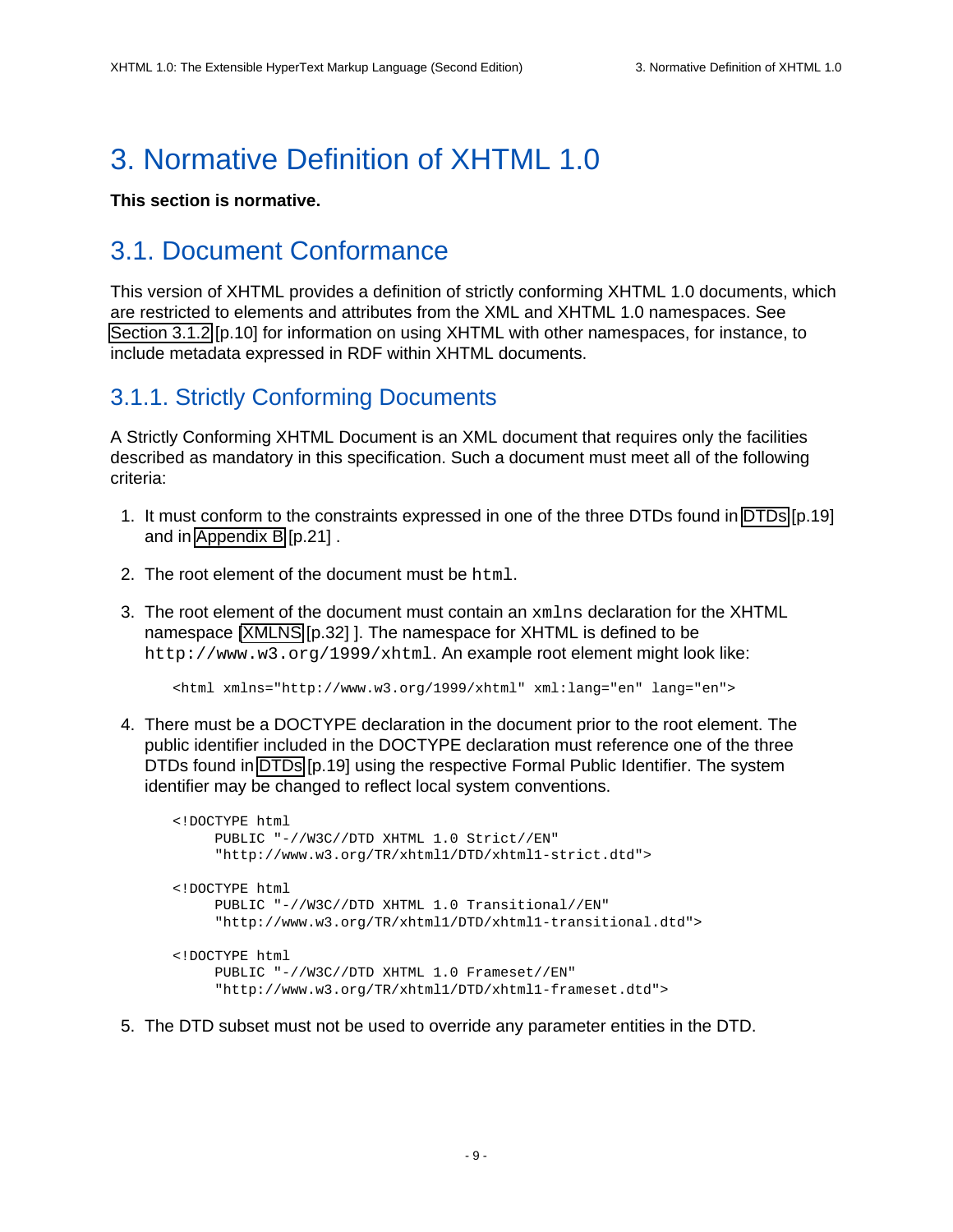An XML declaration is not required in all XML documents; however XHTML document authors are strongly encouraged to use XML declarations in all their documents. Such a declaration is required when the character encoding of the document is other than the default UTF-8 or UTF-16 and no encoding was determined by a higher-level protocol. Here is an example of an XHTML document. In this example, the XML declaration is included.

```
<?xml version="1.0" encoding="UTF-8"?>
<!DOCTYPE html 
     PUBLIC "-//W3C//DTD XHTML 1.0 Strict//EN"
     "http://www.w3.org/TR/xhtml1/DTD/xhtml1-strict.dtd">
<html xmlns="http://www.w3.org/1999/xhtml" xml:lang="en" lang="en">
  <head>
    <title>Virtual Library</title>
  </head>
  <body>
    <p>Moved to <a href="http://example.org/">example.org</a>.</p>
  </body>
</html>
```
### <span id="page-9-0"></span>3.1.2. Using XHTML with other namespaces

The XHTML namespace may be used with other XML namespaces as per [\[XMLNS](#page-31-2) [p.32] ], although such documents are not strictly conforming XHTML 1.0 documents as defined above. Work by W3C is addressing ways to specify conformance for documents involving multiple namespaces. For an example, see [\[XHTML+MathML](#page-31-3) [p.32] ].

The following example shows the way in which XHTML 1.0 could be used in conjunction with the MathML Recommendation:

```
<html xmlns="http://www.w3.org/1999/xhtml" xml:lang="en" lang="en">
   <head>
     <title>A Math Example</title>
   </head>
   <body>
     <p>The following is MathML markup:</p>
     <math xmlns="http://www.w3.org/1998/Math/MathML">
       <apply> <log/>
         <logbase>
          <cn> 3 </cn>
         </logbase>
         <ci> x </ci>
       </apply>
    \langle/math>
   </body>
</html>
```
The following example shows the way in which XHTML 1.0 markup could be incorporated into another XML namespace:

```
<?xml version="1.0" encoding="UTF-8"?>
<!-- initially, the default namespace is "books" -->
<book xmlns='urn:loc.gov:books'
    xmlns:isbn='urn:ISBN:0-395-36341-6' xml:lang="en" lang="en">
```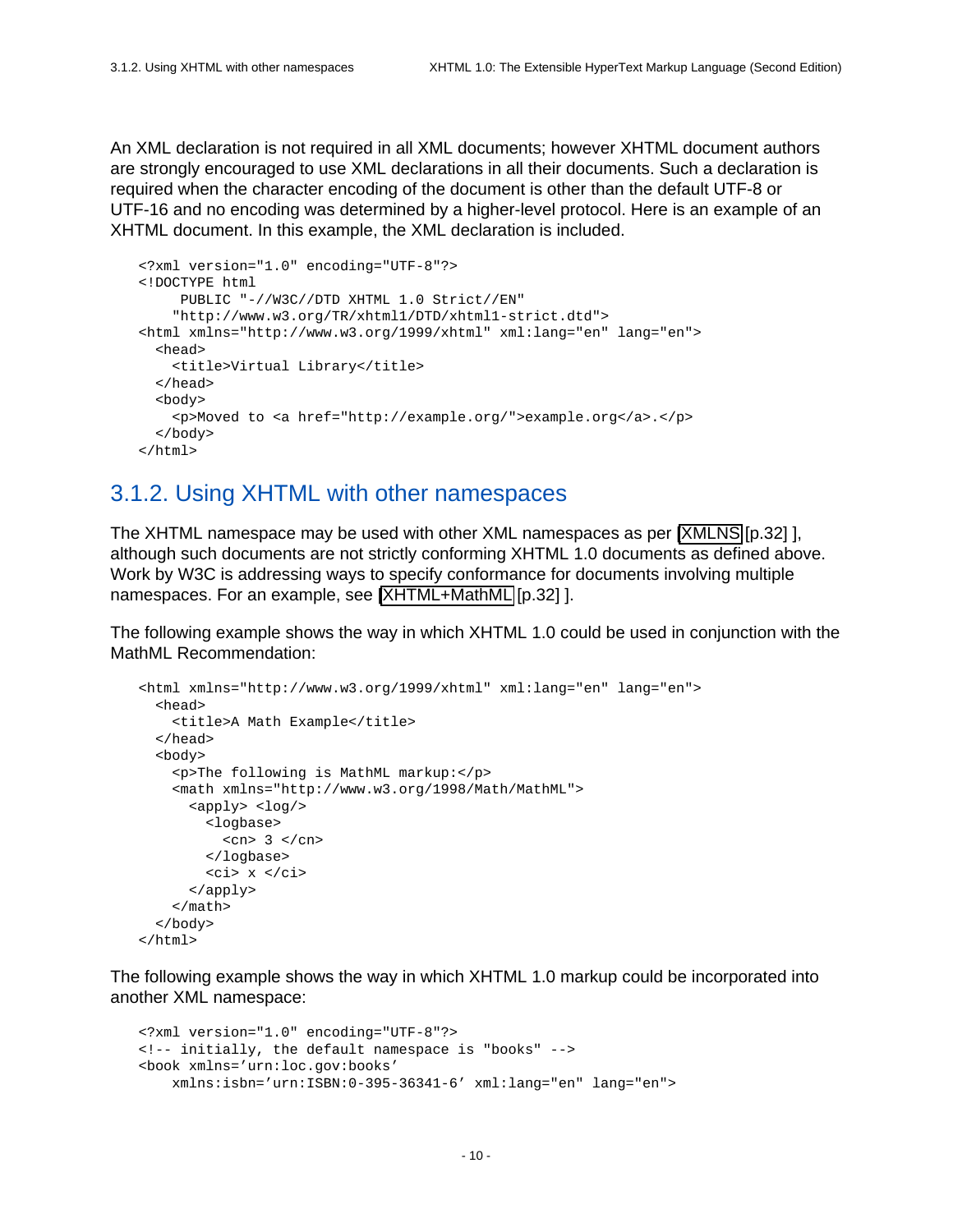```
<title>Cheaper by the Dozen</title>
  <isbn:number>1568491379</isbn:number>
   <notes>
     <!-- make HTML the default namespace for a hypertext commentary -->
     <p xmlns='http://www.w3.org/1999/xhtml'>
         This is also available <a href="http://www.w3.org/">online</a>.
    \langle/p>
  </notes>
</book>
```
## <span id="page-10-0"></span>3.2. User Agent Conformance

A conforming user agent must meet all of the following criteria:

- 1. In order to be consistent with the XML 1.0 Recommendation [\[XML](#page-31-1) [p.32] ], the user agent must parse and evaluate an XHTML document for well-formedness. If the user agent claims to be a validating user agent, it must also validate documents against their referenced DTDs according to [\[XML](#page-31-1) [p.32] ].
- 2. When the user agent claims to support [facilities](#page-7-1) [p.8] defined within this specification or required by this specification through normative reference, it must do so in ways consistent with the facilities' definition.
- 3. When a user agent processes an XHTML document as generic XML, it shall only recognize attributes of type ID (i.e. the id attribute on most XHTML elements) as fragment identifiers.
- 4. If a user agent encounters an element it does not recognize, it must process the element's content.
- 5. If a user agent encounters an attribute it does not recognize, it must ignore the entire attribute specification (i.e., the attribute and its value).
- 6. If a user agent encounters an attribute value it does not recognize, it must use the default attribute value.
- 7. If it encounters an entity reference (other than one of the entities defined in this recommendation or in the XML recommendation) for which the user agent has processed no declaration (which could happen if the declaration is in the external subset which the user agent hasn't read), the entity reference should be processed as the characters (starting with the ampersand and ending with the semi-colon) that make up the entity reference.
- 8. When processing content, user agents that encounter characters or character entity references that are recognized but not renderable may substitute another rendering that gives the same meaning, or must display the document in such a way that it is obvious to the user that normal rendering has not taken place.
- 9. White space is handled according to the following rules. The following characters are defined in [\[XML](#page-31-1) [p.32] ] white space characters:
	- SPACE  $(8#x0020)$
	- HORIZONTAL TABULATION ( )
	- CARRIAGE RETURN (
	)
	- $\bullet$  LINE FEED (
	)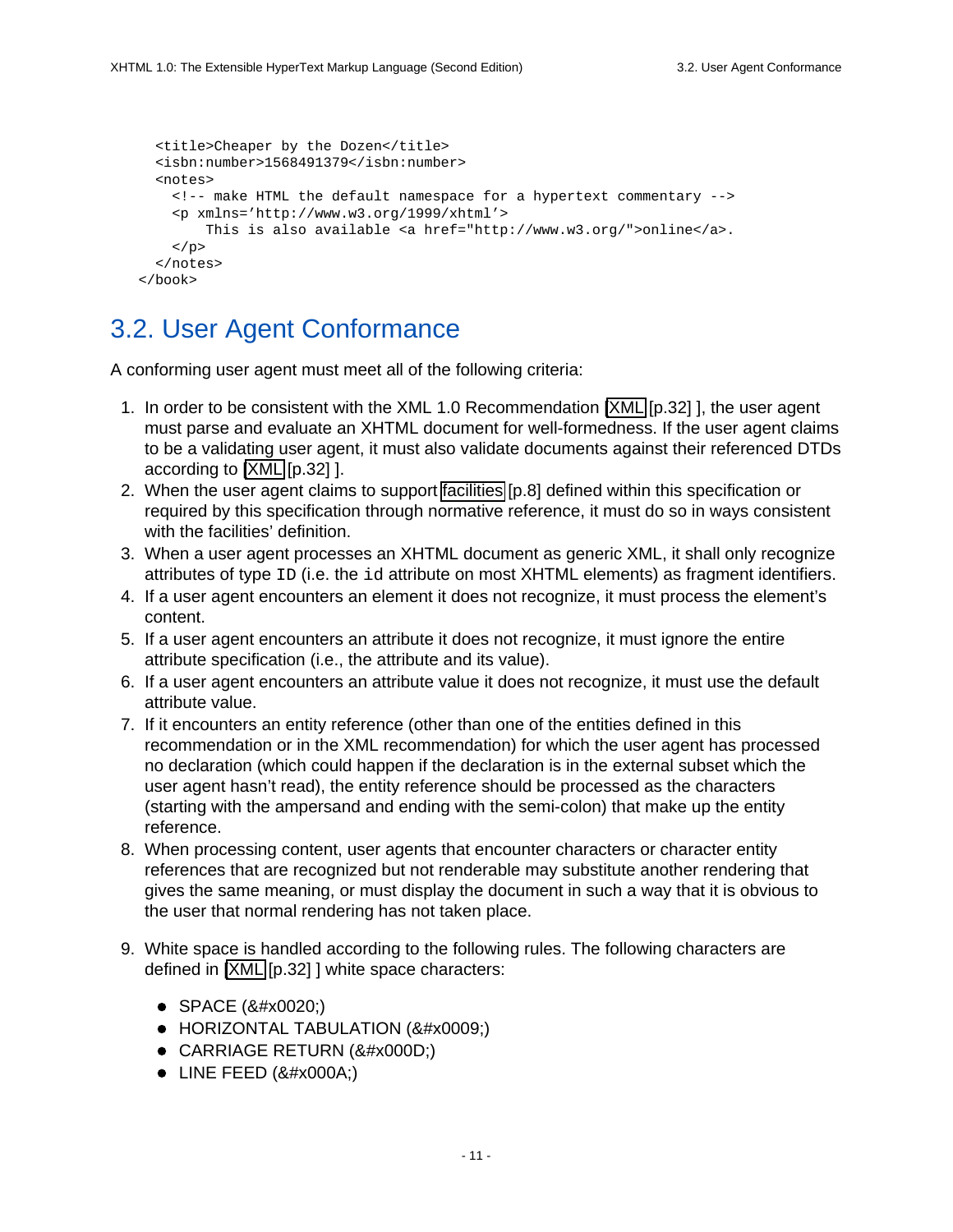The XML processor normalizes different systems' line end codes into one single LINE FEED character, that is passed up to the application.

The user agent must use the definition from CSS for processing whitespace characters [\[CSS2](#page-30-5) [p.31] ]. Note that the CSS2 recommendation does not explicitly address the issue of whitespace handling in non-Latin character sets. This will be addressed in a future version of CSS, at which time this reference will be updated.

Note that in order to produce a Canonical XHTML document, the rules above must be applied and the rules in [\[XMLC14N](#page-31-4) [p.32] ] must also be applied to the document.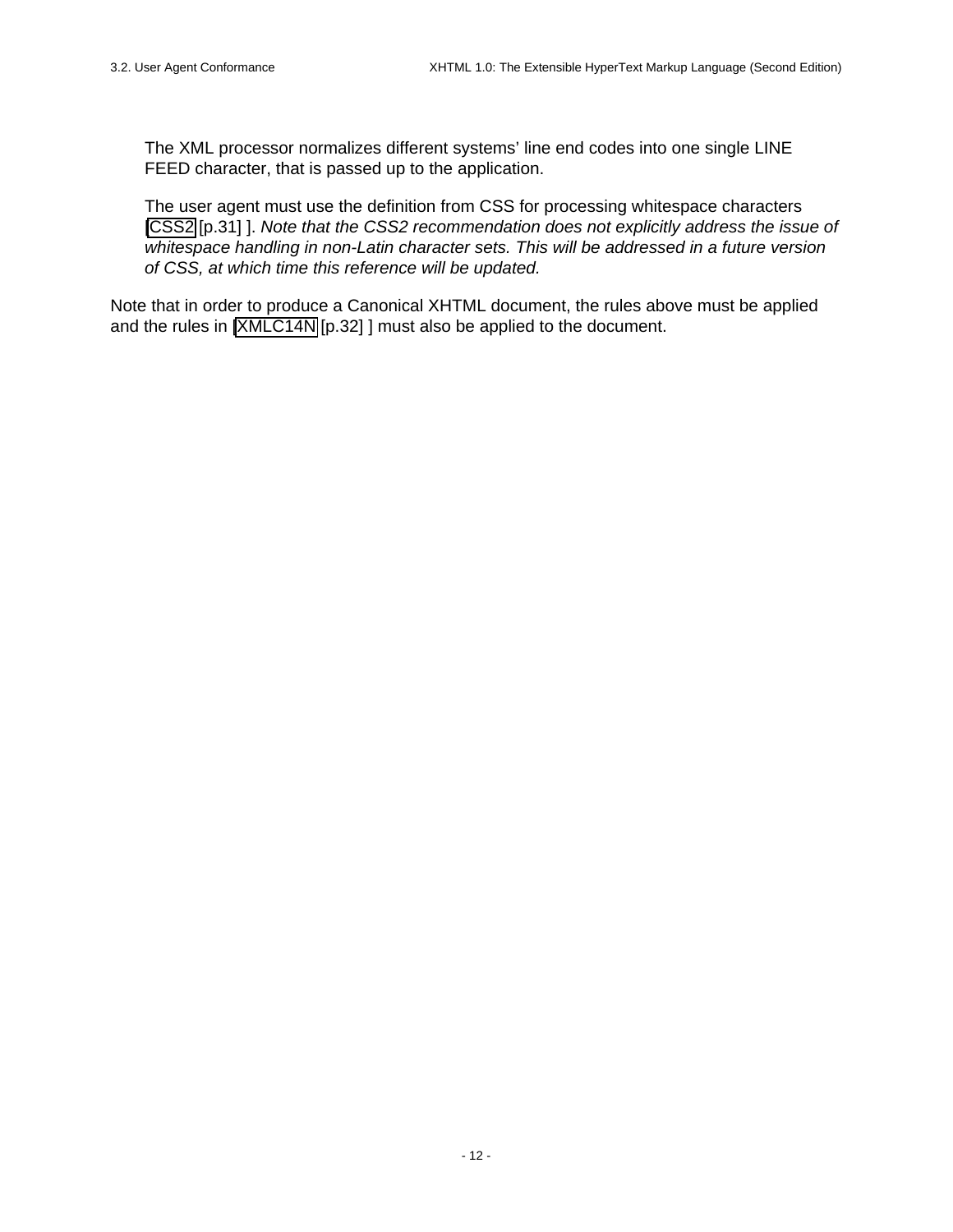# <span id="page-12-0"></span>4. Differences with HTML 4

### **This section is informative.**

Due to the fact that XHTML is an XML application, certain practices that were perfectly legal in SGML-based HTML 4 [\[HTML4](#page-30-1) [p.31] ] must be changed.

### <span id="page-12-1"></span>4.1. Documents must be well-formed

[Well-formedness](#page-7-2) [p.8] is a new concept introduced by [\[XML](#page-31-1) [p.32] ]. Essentially this means that all elements must either have closing tags or be written in a special form (as described below), and that all the elements must nest properly.

Although overlapping is illegal in SGML, it is widely tolerated in existing browsers.

### **CORRECT: nested elements.**

<p>here is an emphasized <em>paragraph</em>.</p>

### **INCORRECT: overlapping elements**

<p>here is an emphasized <em>paragraph.</p></em>

### <span id="page-12-2"></span>4.2. Element and attribute names must be in lower case

XHTML documents must use lower case for all HTML element and attribute names. This difference is necessary because XML is case-sensitive e.g. <li> and <LI> are different tags.

### <span id="page-12-3"></span>4.3. For non-empty elements, end tags are required

In SGML-based HTML 4 certain elements were permitted to omit the end tag; with the elements that followed implying closure. XML does not allow end tags to be omitted. All elements other than those declared in the DTD as EMPTY must have an end tag. Elements that are declared in the DTD as EMPTY can have an end tag or can use empty element shorthand (see [Empty](#page-13-2)  [Elements](#page-13-2) [p.14] ).

#### **CORRECT: terminated elements**

<p>here is a paragraph.</p><p>here is another paragraph.</p>

### **INCORRECT: unterminated elements**

<p>here is a paragraph.<p>here is another paragraph.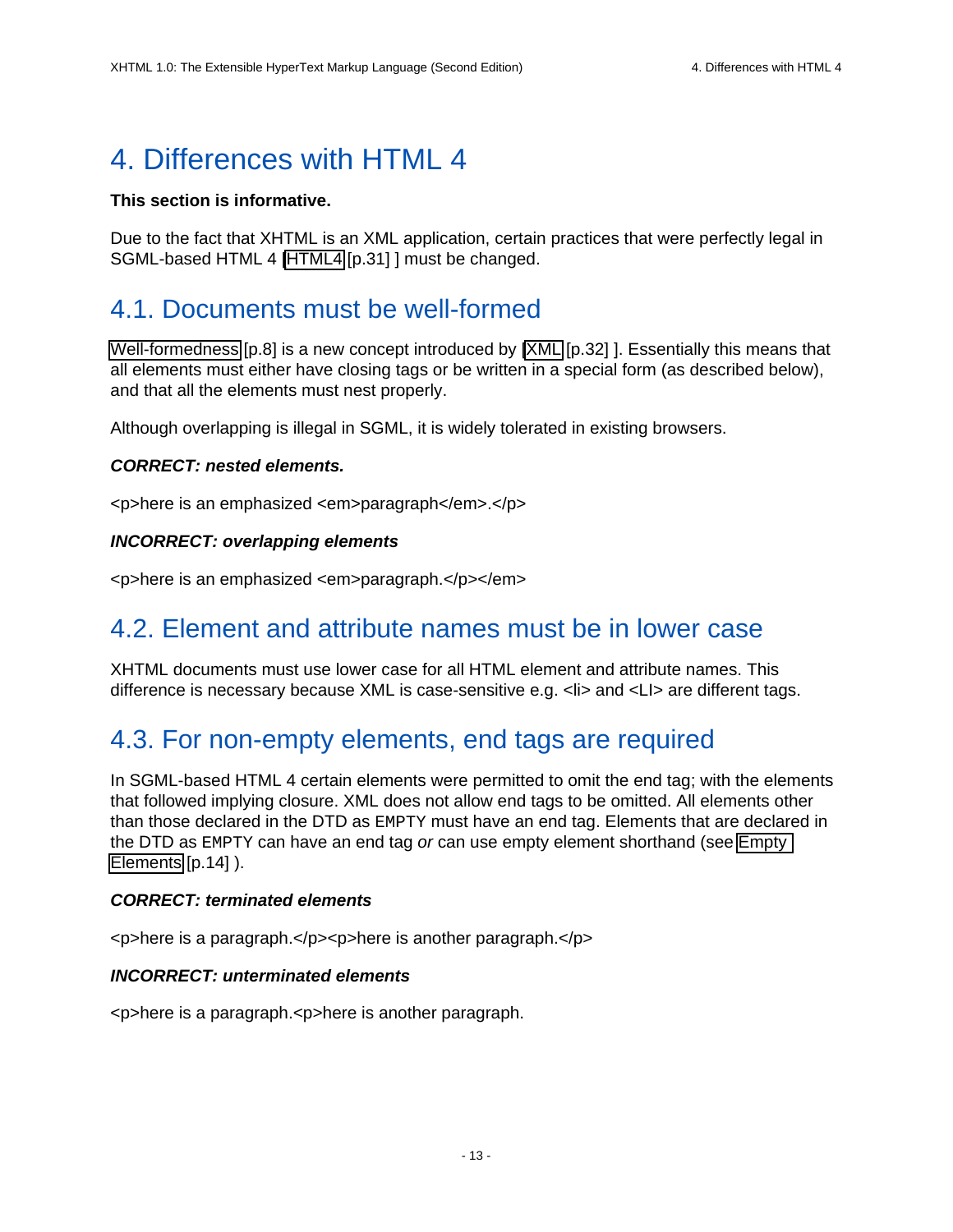### <span id="page-13-0"></span>4.4. Attribute values must always be quoted

All attribute values must be quoted, even those which appear to be numeric.

### **CORRECT: quoted attribute values**

<td rowspan="3">

#### **INCORRECT: unquoted attribute values**

<td rowspan=3>

### <span id="page-13-1"></span>4.5. Attribute Minimization

XML does not support attribute minimization. Attribute-value pairs must be written in full. Attribute names such as compact and checked cannot occur in elements without their value being specified.

#### **CORRECT: unminimized attributes**

<dl compact="compact">

#### **INCORRECT: minimized attributes**

<dl compact>

### <span id="page-13-2"></span>4.6. Empty Elements

Empty elements must either have an end tag or the start tag must end with />. For instance,  $\langle \text{br/} \rangle$  or  $\langle \text{hr} \rangle$  Chessister [HTML Compatibility Guidelines](#page-22-0) [p.23] for information on ways to ensure this is backward compatible with HTML 4 user agents.

#### **CORRECT: terminated empty elements**

<hr/>><hr/>

#### **INCORRECT: unterminated empty elements**

<hr><hr>

### <span id="page-13-3"></span>4.7. White Space handling in attribute values

When user agents process attributes, they do so according to [Section 3.3.3](http://www.w3.org/TR/REC-xml#AVNormalize) of [\[XML](#page-31-1) [p.32] ]:

- Strip leading and trailing white space.
- Map sequences of one or more white space characters (including line breaks) to a single inter-word space.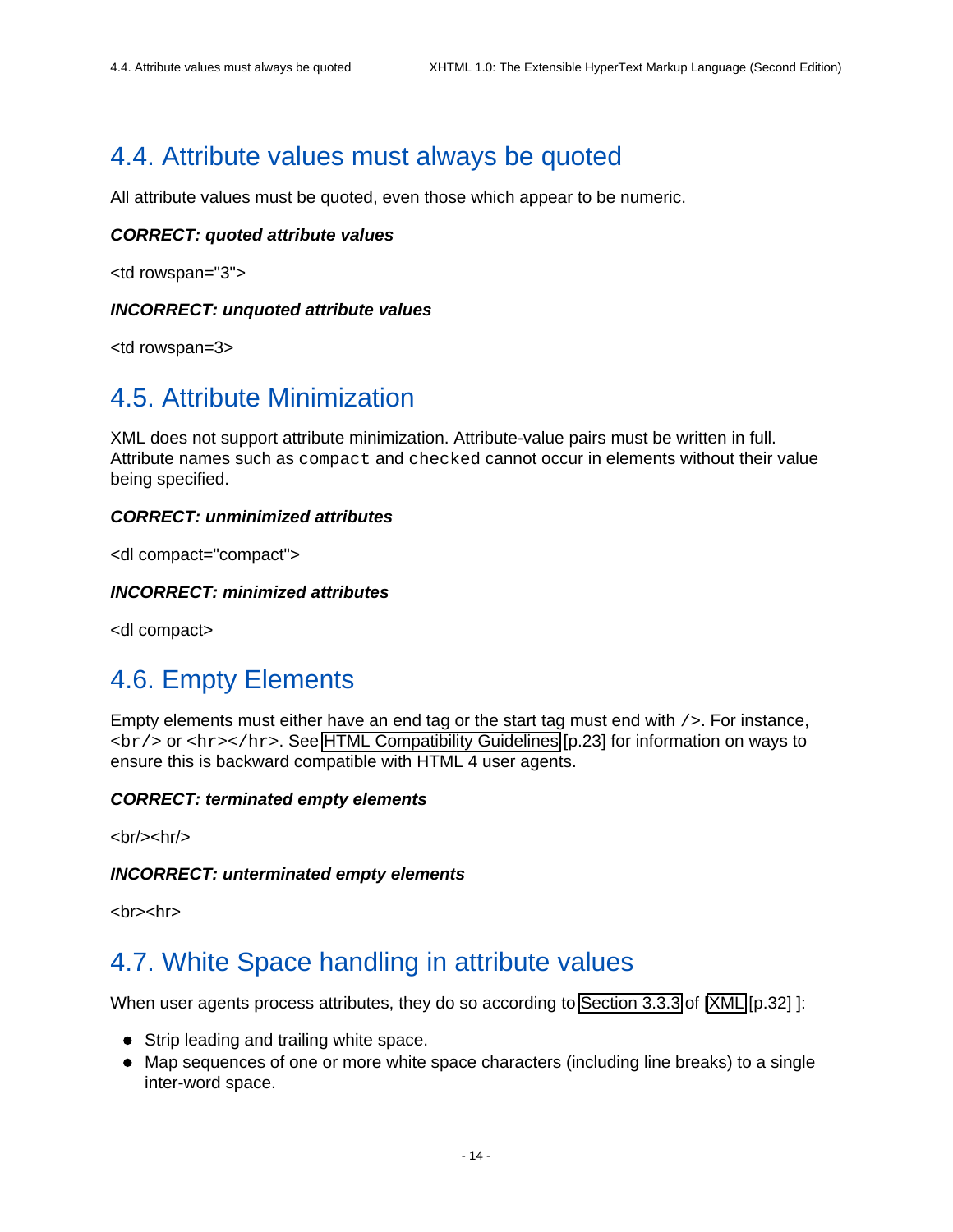## <span id="page-14-0"></span>4.8. Script and Style elements

In XHTML, the script and style elements are declared as having #PCDATA content. As a result, < and  $\&$  will be treated as the start of markup, and entities such as  $\&1 \text{ t}$ ; and  $\& \text{amp}$ ; will be recognized as entity references by the XML processor to  $\lt$  and  $\&$  respectively. Wrapping the content of the script or style element within a CDATA marked section avoids the expansion of these entities.

```
<script type="text/javascript">
<![CDATA[
... unescaped script content ...
]] >
</script>
```
CDATA sections are recognized by the XML processor and appear as nodes in the Document Object Model, see [Section 1.3](http://www.w3.org/TR/REC-DOM-Level-1/level-one-core.html#ID-E067D597) of the DOM Level 1 Recommendation [\[DOM](#page-30-2) [p.31] ].

An alternative is to use external script and style documents.

## <span id="page-14-1"></span>4.9. SGML exclusions

SGML gives the writer of a DTD the ability to exclude specific elements from being contained within an element. Such prohibitions (called "exclusions") are not possible in XML.

For example, the HTML 4 Strict DTD forbids the nesting of an 'a' element within another 'a' element to any descendant depth. It is not possible to spell out such prohibitions in XML. Even though these prohibitions cannot be defined in the DTD, certain elements should not be nested. A summary of such elements and the elements that should not be nested in them is found in the normative [Element Prohibitions](#page-20-0) [p.21] .

## <span id="page-14-2"></span>4.10. The elements with 'id' and 'name' attributes

HTML 4 defined the name attribute for the elements a, applet, form, frame, iframe, img, and map. HTML 4 also introduced the id attribute. Both of these attributes are designed to be used as fragment identifiers.

In XML, fragment identifiers are of type  $ID$ , and there can only be a single attribute of type  $ID$ per element. Therefore, in XHTML 1.0 the id attribute is defined to be of type ID. In order to ensure that XHTML 1.0 documents are well-structured XML documents, XHTML 1.0 documents MUST use the id attribute when defining fragment identifiers on the elements listed above. See the [HTML Compatibility Guidelines](#page-22-0) [p.23] for information on ensuring such anchors are backward compatible when serving XHTML documents as media type text/html.

Note that in XHTML 1.0, the name attribute of these elements is formally deprecated, and will be removed in a subsequent version of XHTML.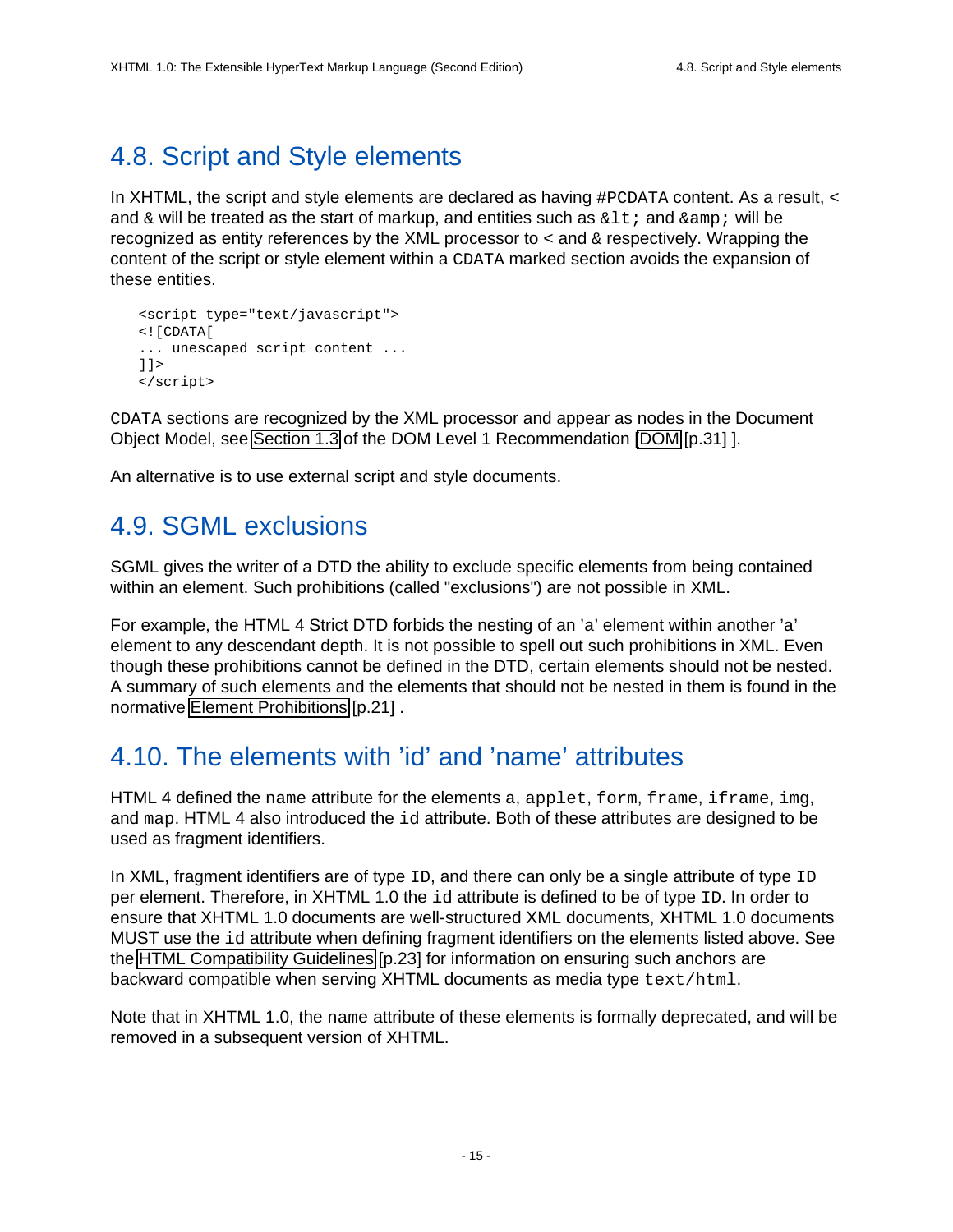## <span id="page-15-0"></span>4.11. Attributes with pre-defined value sets

HTML 4 and XHTML both have some attributes that have pre-defined and limited sets of values (e.g. the type attribute of the input element). In SGML and XML, these are called *enumerated* attributes. Under HTML 4, the interpretation of these values was case-insensitive, so a value of TEXT was equivalent to a value of text. Under XML, the interpretation of these values is case-sensitive, and in XHTML 1 all of these values are defined in lower-case.

## <span id="page-15-1"></span>4.12. Entity references as hex values

SGML and XML both permit references to characters by using hexadecimal values. In SGML these references could be made using either &#Xnn; or &#xnn;. In XML documents, you must use the lower-case version (i.e. &#xnn;)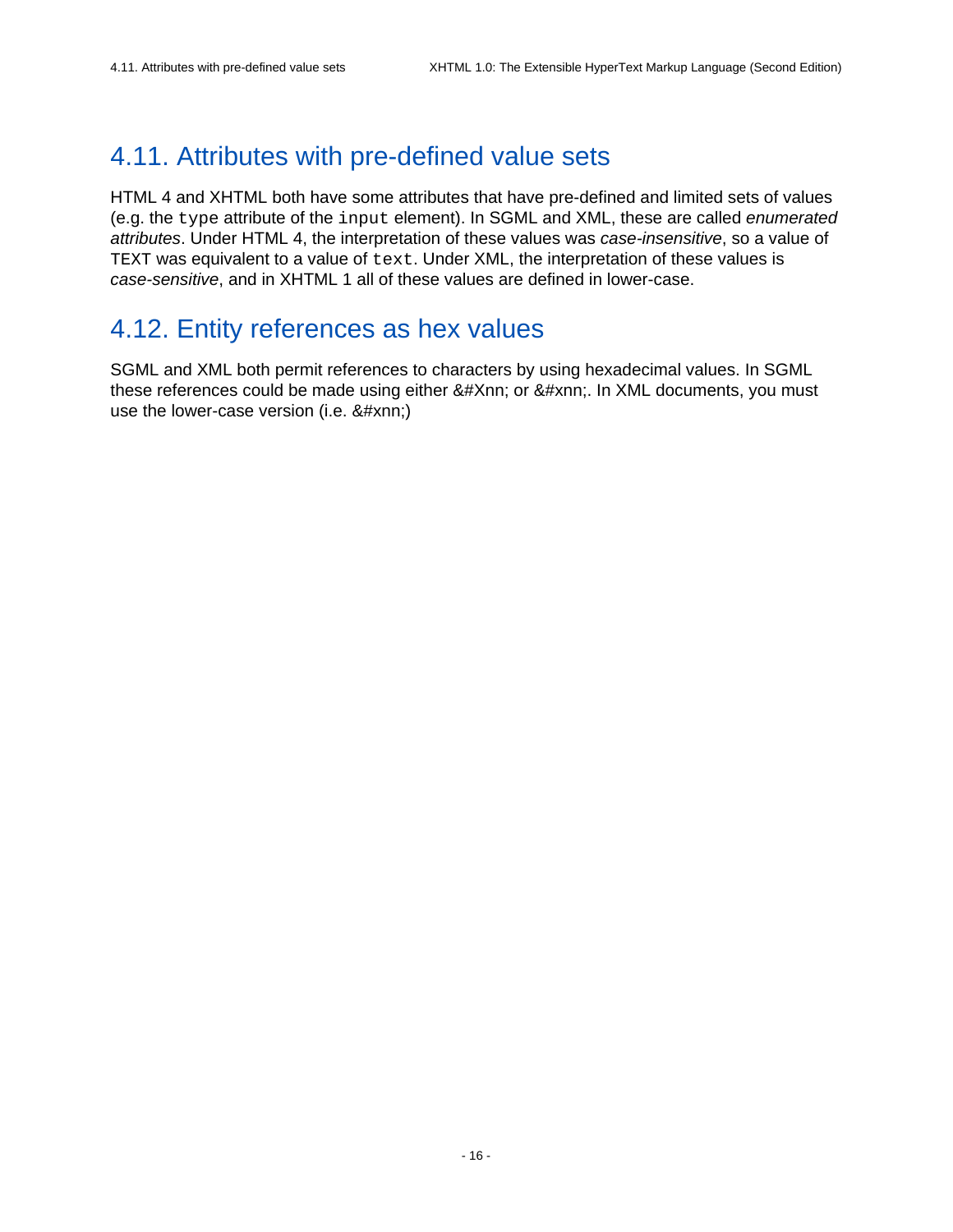# <span id="page-16-0"></span>5. Compatibility Issues

### **This section is normative.**

Although there is no requirement for XHTML 1.0 documents to be compatible with existing user agents, in practice this is easy to accomplish. Guidelines for creating compatible documents can be found in [Appendix C](#page-22-0) [p.23] .

## <span id="page-16-1"></span>5.1. Internet Media Type

XHTML Documents which follow the guidelines set forth in [Appendix C](#page-22-0) [p.23] , "HTML Compatibility Guidelines" may be labeled with the Internet Media Type "text/html" [\[RFC2854](#page-31-5) [p.32] ], as they are compatible with most HTML browsers. Those documents, and any other document conforming to this specification, may also be labeled with the Internet Media Type "application/xhtml+xml" as defined in [\[RFC3236](#page-31-6) [p.32] ]. For further information on using media types with XHTML, see the informative note [\[XHTMLMIME](#page-31-7) [p.32] ].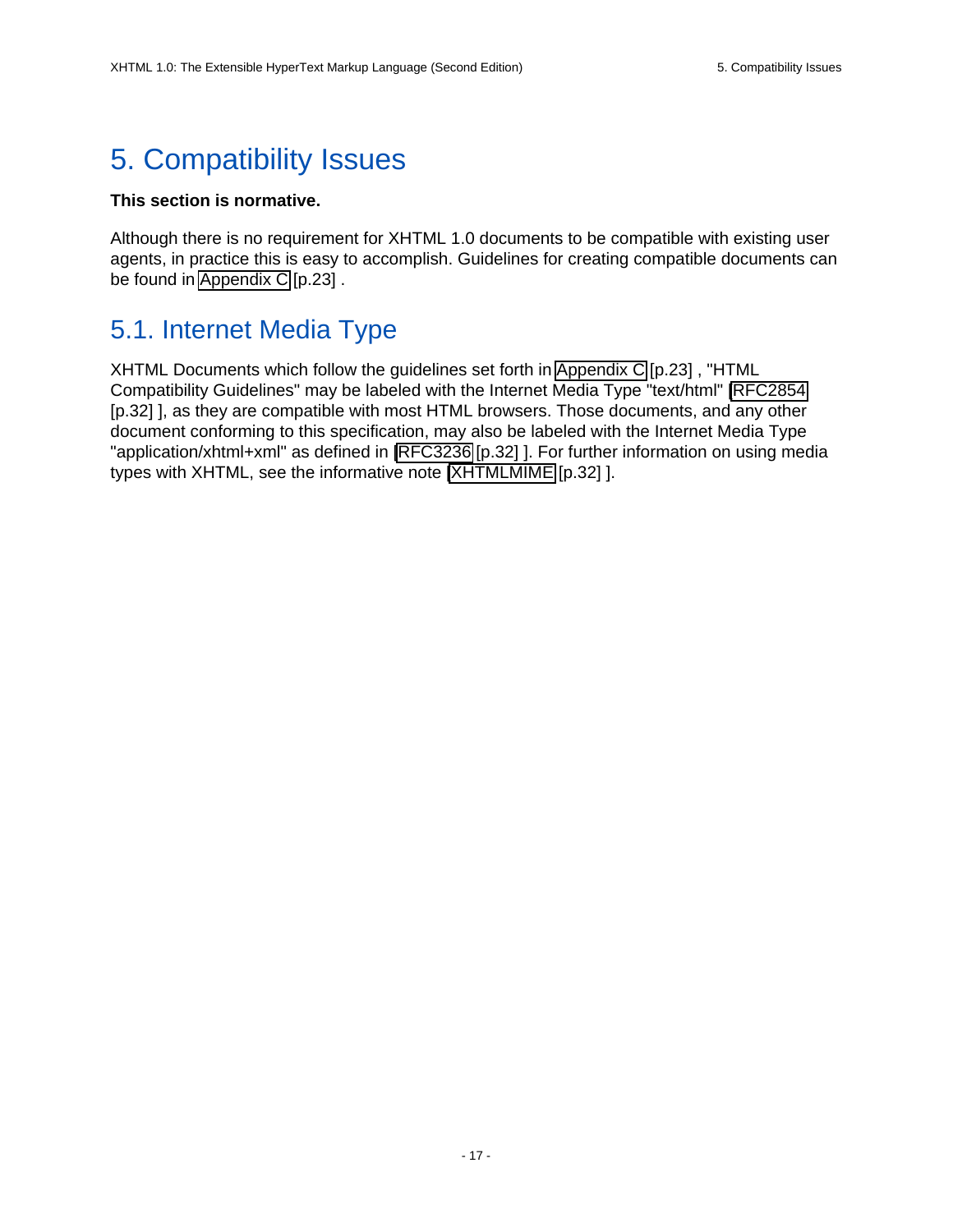- 18 -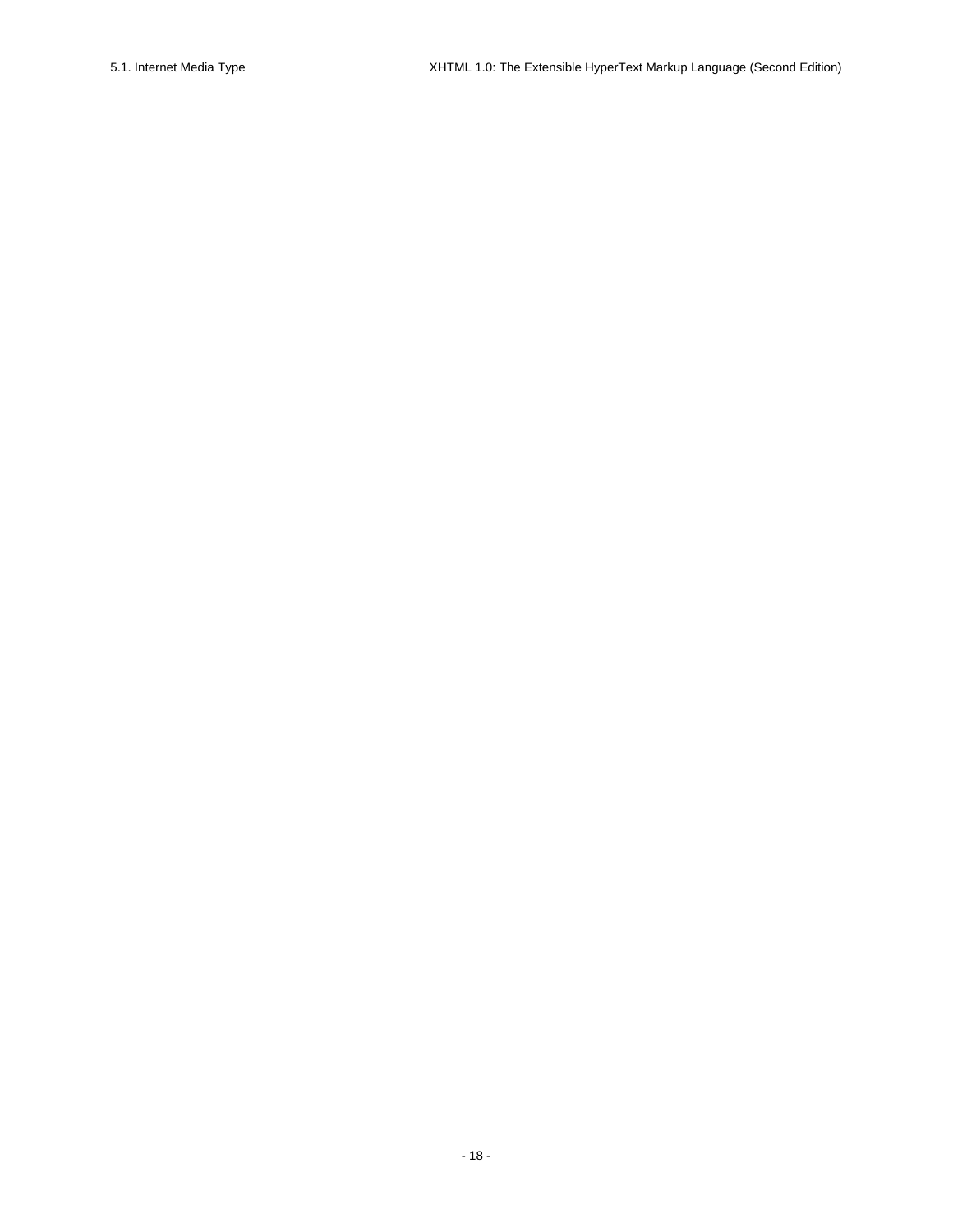# <span id="page-18-0"></span>A. DTDs

### **This appendix is normative.**

These DTDs and entity sets form a normative part of this specification. The complete set of DTD files together with an XML declaration and SGML Open Catalog is included in the zip file and the gzip'd tar file for this specification. Users looking for local copies of the DTDs to work with should download and use those archives rather than using the specific DTDs referenced below.

## <span id="page-18-1"></span>A.1. Document Type Definitions

These DTDs approximate the HTML 4 DTDs. The W3C recommends that you use the authoritative versions of these DTDs at their defined SYSTEM identifiers when validating content. If you need to use these DTDs locally you should download one of the archives of [this](#page-0-0)  [version](#page-0-0) [p.1] . For completeness, the normative versions of the DTDs are included here:

### <span id="page-18-2"></span>A.1.1. XHTML-1.0-Strict

The file DTD/xhtml1-strict.dtd is a normative part of this specification. The annotated contents of this file are available in this separate section for completeness.

### <span id="page-18-3"></span>A.1.2. XHTML-1.0-Transitional

The file DTD/xhtml1-transitional.dtd is a normative part of this specification. The annotated contents of this file are available in this separate section for completeness.

### <span id="page-18-4"></span>A.1.3. XHTML-1.0-Frameset

The file DTD/xhtml1-frameset.dtd is a normative part of this specification. The annotated contents of this file are available in this separate section for completeness.

## <span id="page-18-5"></span>A.2. Entity Sets

The XHTML entity sets are the same as for HTML 4, but have been modified to be valid XML 1.0 entity declarations. Note the entity for the Euro currency sign ( $\&$ euro; or  $\&\#8364$ ; or  $\&\#x20AC$ ;) is defined as part of the special characters.

### <span id="page-18-6"></span>A.2.1. Latin-1 characters

The file DTD/xhtml-lat1.ent is a normative part of this specification. The annotated contents of this file are available in this separate section for completeness.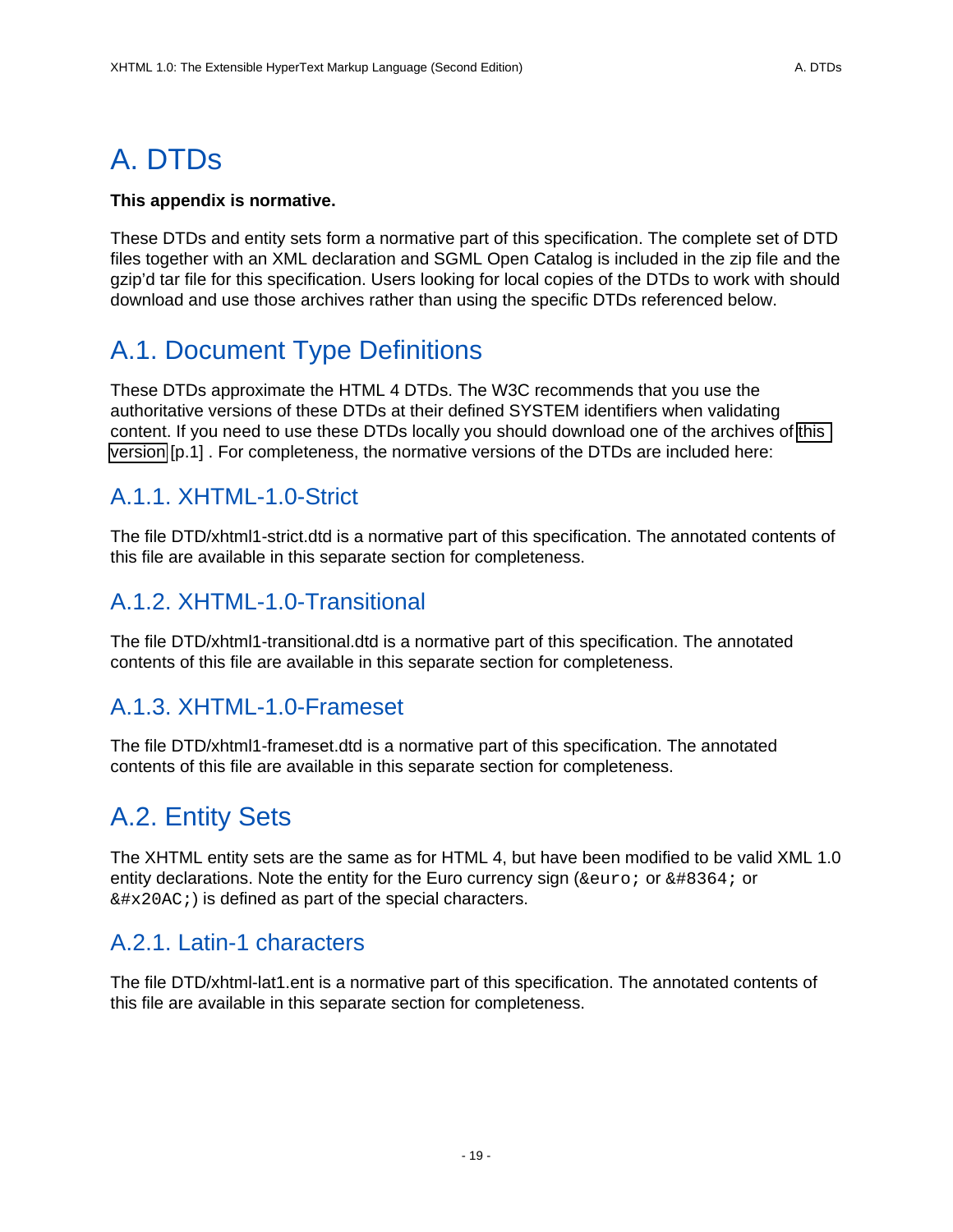### <span id="page-19-0"></span>A.2.2. Special characters

The file DTD/xhtml-special.ent is a normative part of this specification. The annotated contents of this file are available in this separate section for completeness.

### <span id="page-19-1"></span>A.2.3. Symbols

The file DTD/xhtml-symbol.ent is a normative part of this specification. The annotated contents of this file are available in this separate section for completeness.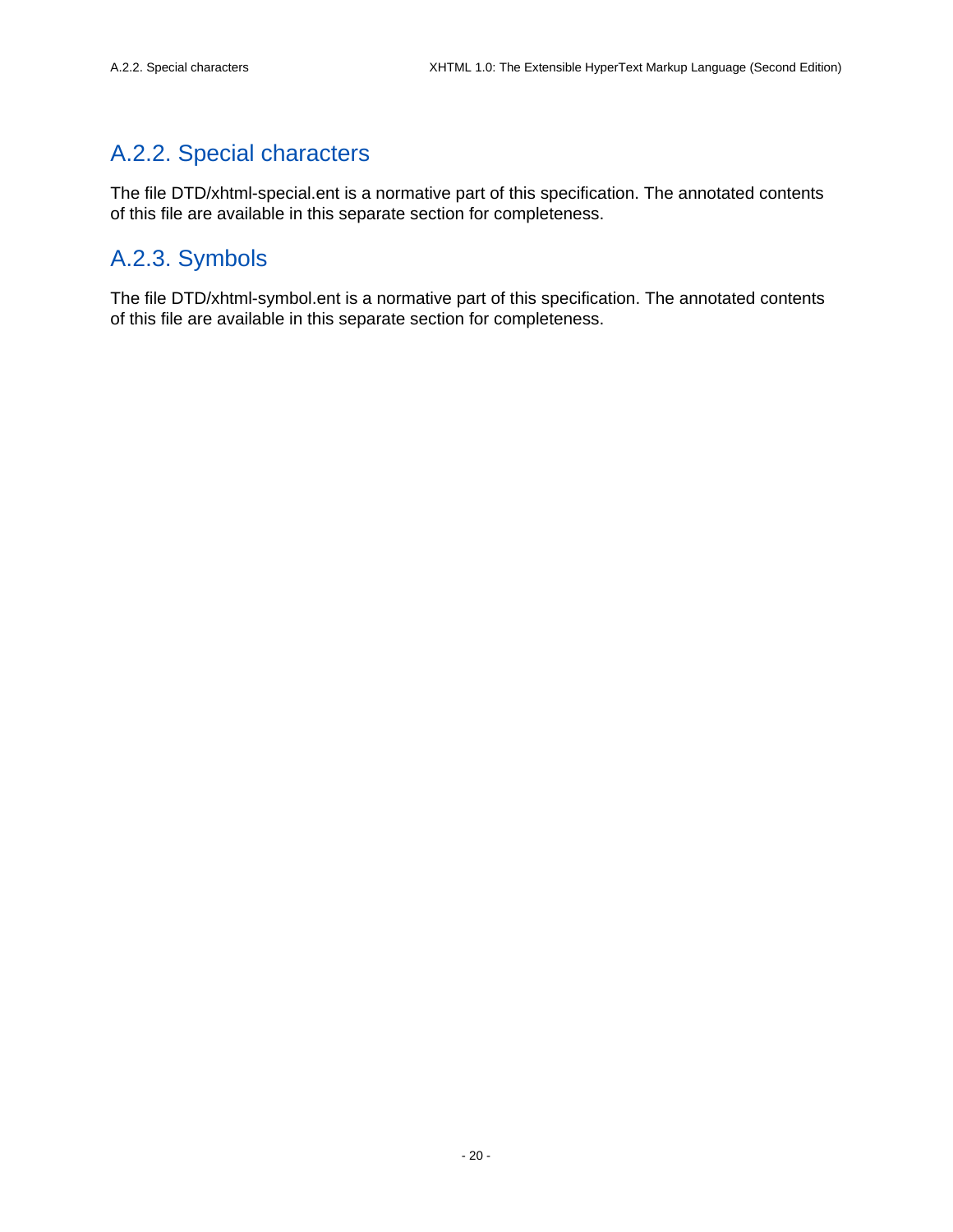# <span id="page-20-0"></span>B. Element Prohibitions

### **This appendix is normative.**

The following elements have prohibitions on which elements they can contain (see [SGML](#page-14-1)  [Exclusions](#page-14-1) [p.15] ). This prohibition applies to all depths of nesting, i.e. it contains all the descendant elements.

a

must not contain other a elements.

pre

must not contain the img, object, big, small, sub, or sup elements.

button

must not contain the input, select, textarea, label, button, form, fieldset, iframe or isindex elements.

label

must not contain other label elements.

form

must not contain other form elements.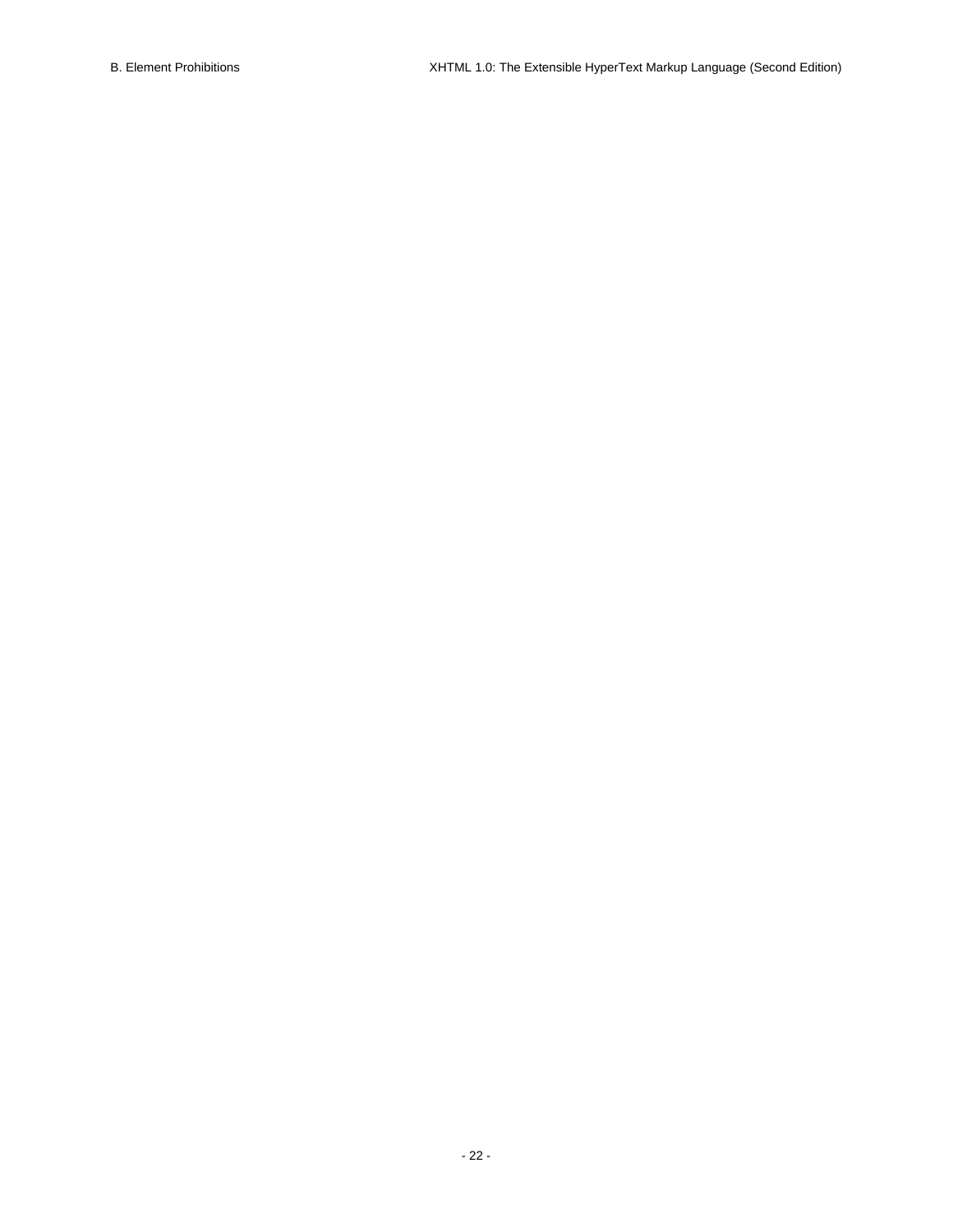# <span id="page-22-0"></span>C. HTML Compatibility Guidelines

### **This appendix is informative.**

This appendix summarizes design guidelines for authors who wish their XHTML documents to render on existing HTML user agents. Note that this recommendation does not define how HTML conforming user agents should process HTML documents. Nor does it define the meaning of the Internet Media Type  $texttext{text}$ . For these definitions, see [\[HTML4](#page-30-1) [p.31] ] and [\[RFC2854](#page-31-5) [p.32] ] respectively.

### <span id="page-22-1"></span>C.1. Processing Instructions and the XML Declaration

Be aware that processing instructions are rendered on some user agents. Also, some user agents interpret the XML declaration to mean that the document is unrecognized XML rather than HTML, and therefore may not render the document as expected. For compatibility with these types of legacy browsers, you may want to avoid using processing instructions and XML declarations. Remember, however, that when the XML declaration is not included in a document, the document can only use the default character encodings UTF-8 or UTF-16.

## <span id="page-22-2"></span>C.2. Empty Elements

Include a space before the trailing / and > of empty elements, e.g.  $\langle$ br />,  $\langle$ hr /> and  $\langle$ img src="karen.jpg" alt="Karen" />. Also, use the minimized tag syntax for empty elements, e.g.  $\langle$ br  $/$ >, as the alternative syntax  $\langle$ br> $\rangle$ br> allowed by XML gives uncertain results in many existing user agents.

## <span id="page-22-3"></span>C.3. Element Minimization and Empty Element Content

Given an empty instance of an element whose content model is not EMPTY (for example, an empty title or paragraph) do not use the minimized form (e.g. use  $\langle p \rangle \langle p \rangle$  and not  $\langle p \rangle$ ).

## <span id="page-22-4"></span>C.4. Embedded Style Sheets and Scripts

Use external style sheets if your style sheet uses  $\lt$  or  $\&$  or  $\rfloor$  > or --. Use external scripts if your script uses  $\lt$  or  $\&$  or  $\rfloor$   $\gt$  or  $\lt$  -  $\lt$ . Note that XML parsers are permitted to silently remove the contents of comments. Therefore, the historical practice of "hiding" scripts and style sheets within "comments" to make the documents backward compatible is likely to not work as expected in XML-based user agents.

## <span id="page-22-5"></span>C.5. Line Breaks within Attribute Values

Avoid line breaks and multiple white space characters within attribute values. These are handled inconsistently by user agents.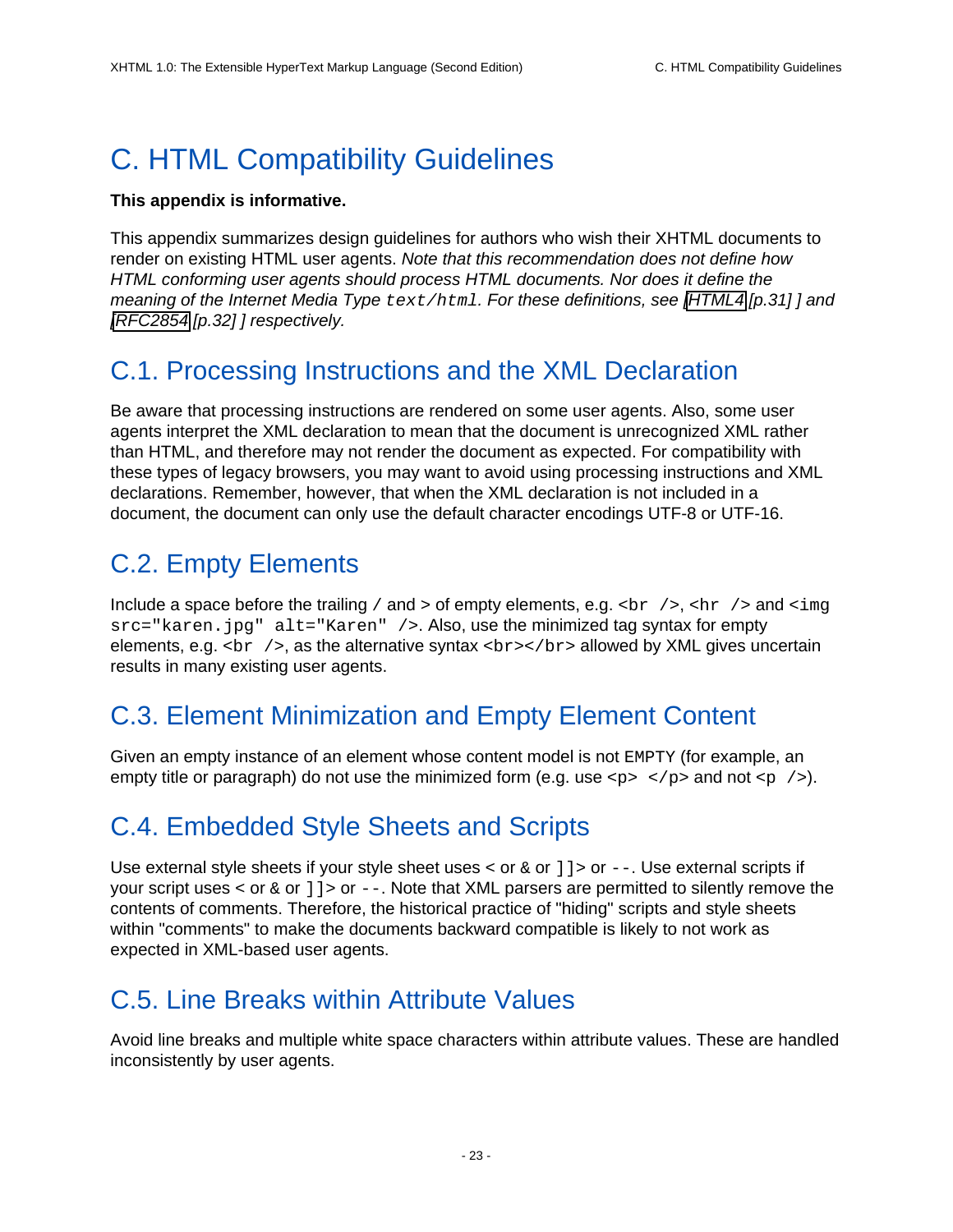## <span id="page-23-0"></span>C.6. Isindex

Don't include more than one isindex element in the document head. The isindex element is deprecated in favor of the input element.

# <span id="page-23-1"></span>C.7. The lang and xml:lang Attributes

Use both the lang and  $xml$ : lang attributes when specifying the language of an element. The value of the  $xml:$  lang attribute takes precedence.

# <span id="page-23-2"></span>C.8. Fragment Identifiers

In XML, URI-references [\[RFC2396](#page-30-6) [p.31] ] that end with fragment identifiers of the form "#foo" do not refer to elements with an attribute  $name="footnotesize{face";}$  rather, they refer to elements with an attribute defined to be of type ID, e.g., the id attribute in HTML 4. Many existing HTML clients don't support the use of ID-type attributes in this way, so identical values may be supplied for both of these attributes to ensure maximum forward and backward compatibility (e.g., <a  $id="footnotesize$  foo" name="foo">...</a>).

Further, since the set of legal values for attributes of type ID is much smaller than for those of type CDATA, the type of the name attribute has been changed to NMTOKEN. This attribute is constrained such that it can only have the same values as type ID, or as the Name production in XML 1.0 Section 2.3, production 5. Unfortunately, this constraint cannot be expressed in the XHTML 1.0 DTDs. Because of this change, care must be taken when converting existing HTML documents. The values of these attributes must be unique within the document, valid, and any references to these fragment identifiers (both internal and external) must be updated should the values be changed during conversion.

Note that the collection of legal values in XML 1.0 Section 2.3, production 5 is much larger than that permitted to be used in the ID and NAME types defined in HTML 4. When defining fragment identifiers to be backward-compatible, only strings matching the pattern  $[A-Za-z][A-Za-z0-9:-]$  should be used. See [Section 6.2](http://www.w3.org/TR/html4/types.html#h-6.2) of [\[HTML4](#page-30-1) [p.31] ] for more information.

Finally, note that XHTML 1.0 has deprecated the name attribute of the a, applet, form, frame, if rame, img, and map elements, and it will be removed from XHTML in subsequent versions.

# <span id="page-23-3"></span>C.9. Character Encoding

Historically, the character encoding of an HTML document is either specified by a web server via the charset parameter of the HTTP Content-Type header, or via a meta element in the document itself. In an XML document, the character encoding of the document is specified on the XML declaration (e.g., <?xml version="1.0" encoding="EUC-JP"?>). In order to portably present documents with specific character encodings, the best approach is to ensure that the web server provides the correct headers. If this is not possible, a document that wants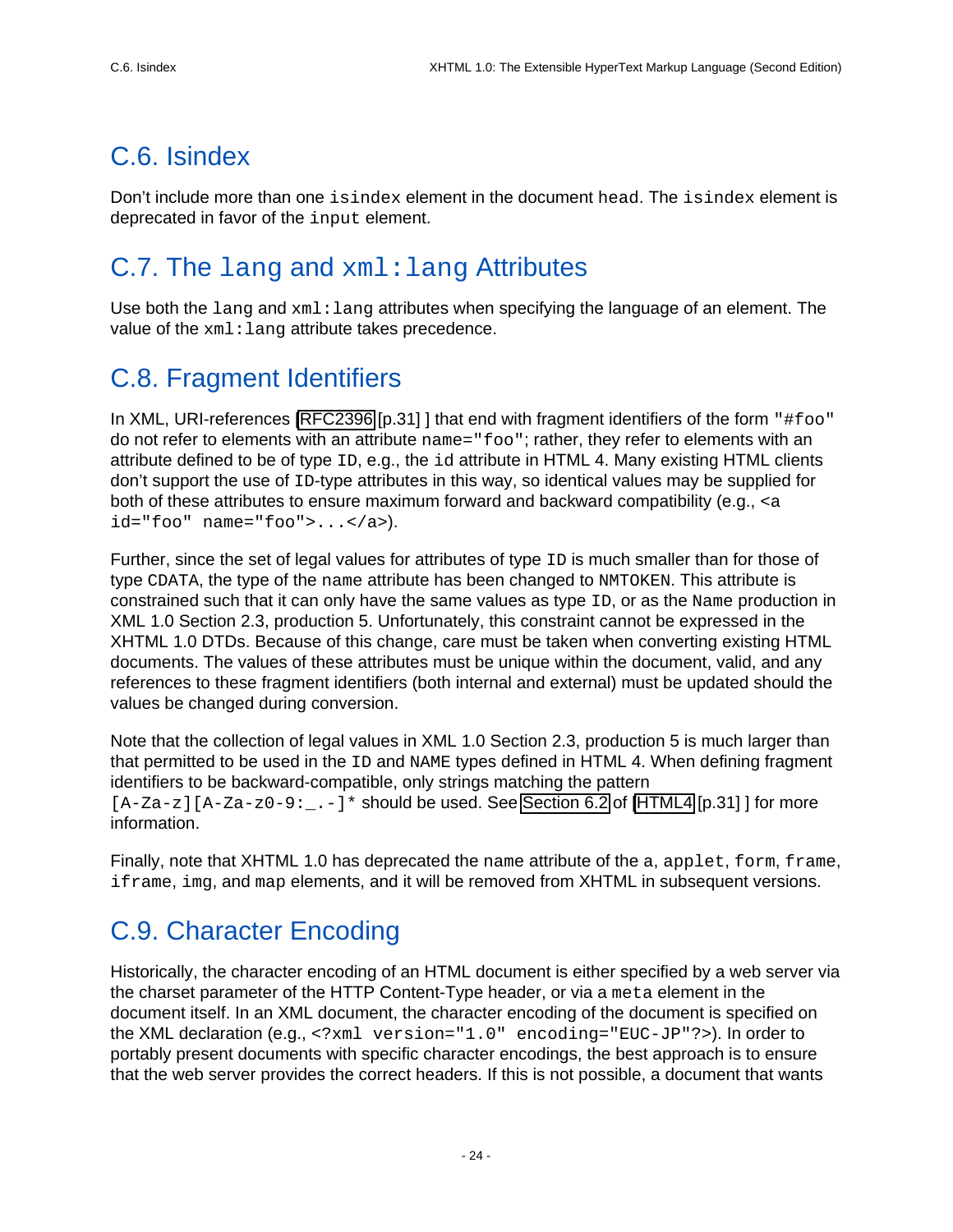to set its character encoding explicitly must include both the XML declaration an encoding declaration and a meta http-equiv statement (e.g., <meta http-equiv="Content-type"  $content = "text /html ;  
\n $charset = EUC-JP" /s$ . In XHTML-conforming user agents, the$ value of the encoding declaration of the XML declaration takes precedence.

Note: be aware that if a document must include the character encoding declaration in a meta http-equiv statement, that document may always be interpreted by HTTP servers and/or user agents as being of the internet media type defined in that statement. If a document is to be served as multiple media types, the HTTP server must be used to set the encoding of the document.

## <span id="page-24-0"></span>C.10. Boolean Attributes

Some HTML user agents are unable to interpret boolean attributes when these appear in their full (non-minimized) form, as required by XML 1.0. Note this problem doesn't affect user agents compliant with HTML 4. The following attributes are involved: compact, nowrap, ismap, declare, noshade, checked, disabled, readonly, multiple, selected, noresize, defer.

# <span id="page-24-1"></span>C.11. Document Object Model and XHTML

The Document Object Model level 1 Recommendation [\[DOM](#page-30-2) [p.31] ] defines document object model interfaces for XML and HTML 4. The HTML 4 document object model specifies that HTML element and attribute names are returned in upper-case. The XML document object model specifies that element and attribute names are returned in the case they are specified. In XHTML 1.0, elements and attributes are specified in lower-case. This apparent difference can be addressed in two ways:

- 1. User agents that access XHTML documents served as Internet media type text/html via the DOM can use the HTML DOM, and can rely upon element and attribute names being returned in upper-case from those interfaces.
- 2. User agents that access XHTML documents served as Internet media types  $text{text}/xml$ , application/xml, or application/xhtml+xml can also use the XML DOM. Elements and attributes will be returned in lower-case. Also, some XHTML elements may or may not appear in the object tree because they are optional in the content model (e.g. the tbody element within table). This occurs because in HTML 4 some elements were permitted to be minimized such that their start and end tags are both omitted (an SGML feature). This is not possible in XML. Rather than require document authors to insert extraneous elements, XHTML has made the elements optional. User agents need to adapt to this accordingly. For further information on this topic, see [\[DOM2](#page-30-7) [p.31] ]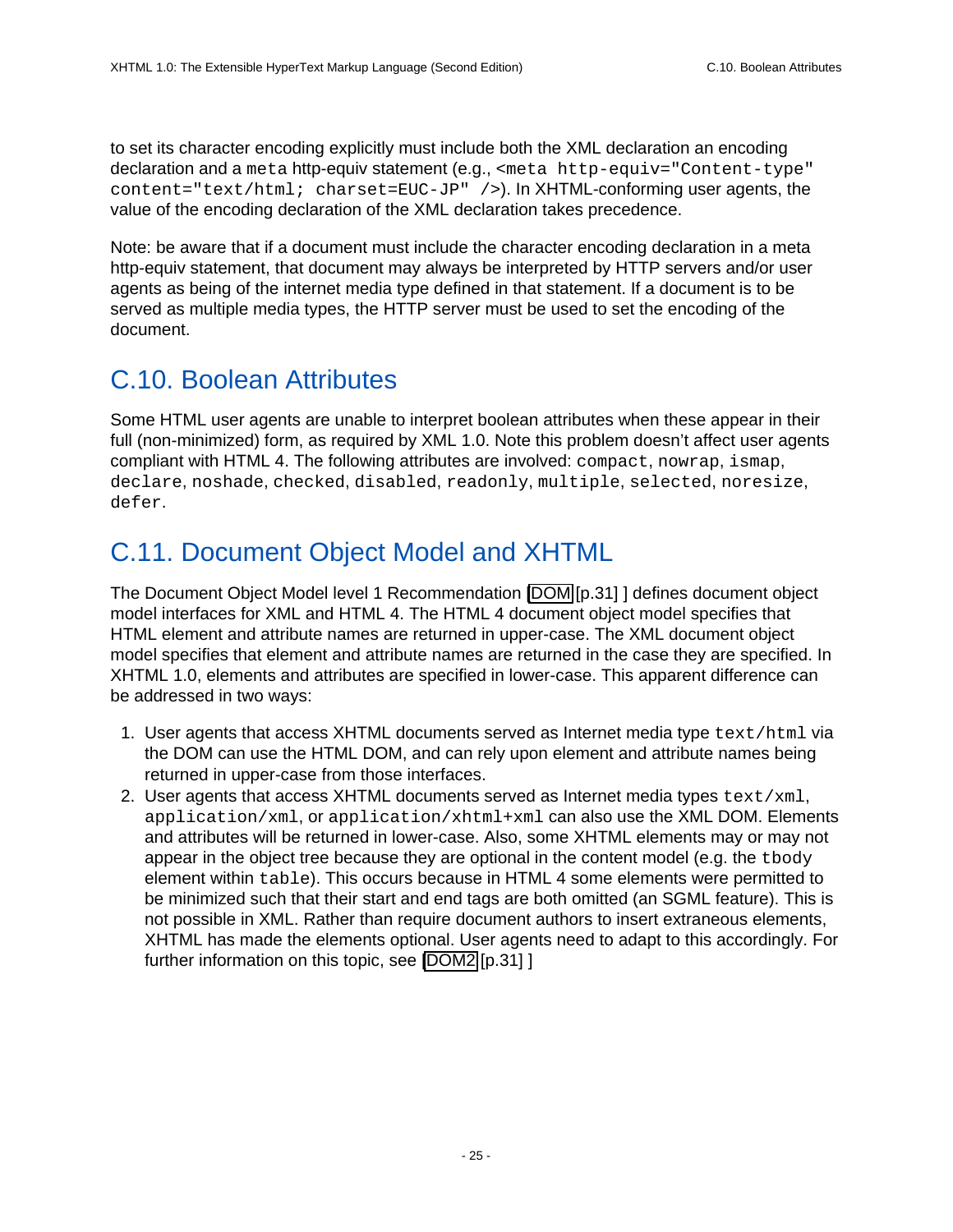## <span id="page-25-0"></span>C.12. Using Ampersands in Attribute Values (and Elsewhere)

In both SGML and XML, the ampersand character ("&") declares the beginning of an entity reference (e.g., & reg; for the registered trademark symbol "®"). Unfortunately, many HTML user agents have silently ignored incorrect usage of the ampersand character in HTML documents treating ampersands that do not look like entity references as literal ampersands. XML-based user agents will not tolerate this incorrect usage, and any document that uses an ampersand incorrectly will not be "valid", and consequently will not conform to this specification. In order to ensure that documents are compatible with historical HTML user agents and XML-based user agents, ampersands used in a document that are to be treated as literal characters must be expressed themselves as an entity reference (e.g. " $\&$ amp;"). For example, when the href attribute of the a element refers to a CGI script that takes parameters, it must be expressed as http://my.site.dom/cgi-bin/myscript.pl?class=guest&name=user rather than as http://my.site.dom/cgi-bin/myscript.pl?class=guest&name=user.

## <span id="page-25-1"></span>C.13. Cascading Style Sheets (CSS) and XHTML

The Cascading Style Sheets level 2 Recommendation [\[CSS2](#page-30-5) [p.31] ] defines style properties which are applied to the parse tree of the HTML or XML documents. Differences in parsing will produce different visual or aural results, depending on the selectors used. The following hints will reduce this effect for documents which are served without modification as both media types:

- 1. CSS style sheets for XHTML should use lower case element and attribute names.
- 2. In tables, the tbody element will be inferred by the parser of an HTML user agent, but not by the parser of an XML user agent. Therefore you should always explicitly add a tbody element if it is referred to in a CSS selector.
- 3. Within the XHTML namespace, user agents are expected to recognize the "id" attribute as an attribute of type ID. Therefore, style sheets should be able to continue using the shorthand "#" selector syntax even if the user agent does not read the DTD.
- 4. Within the XHTML namespace, user agents are expected to recognize the "class" attribute. Therefore, style sheets should be able to continue using the shorthand "." selector syntax.
- 5. CSS defines different conformance rules for HTML and XML documents; be aware that the HTML rules apply to XHTML documents delivered as HTML and the XML rules apply to XHTML documents delivered as XML.

### <span id="page-25-2"></span>C.14. Referencing Style Elements when serving as XML

In HTML 4 and XHTML, the style element can be used to define document-internal style rules. In XML, an XML stylesheet declaration is used to define style rules. In order to be compatible with this convention,  $style$ ,  $style$  elements should have their fragment identifier set using the id attribute, and an XML stylesheet declaration should reference this fragment. For example:

```
<?xml-stylesheet href="W3C-REC.css" type="text/css"?>
<?xml-stylesheet href="#internalStyle" type="text/css"?>
<!DOCTYPE html 
     PUBLIC "-//W3C//DTD XHTML 1.0 Strict//EN"
```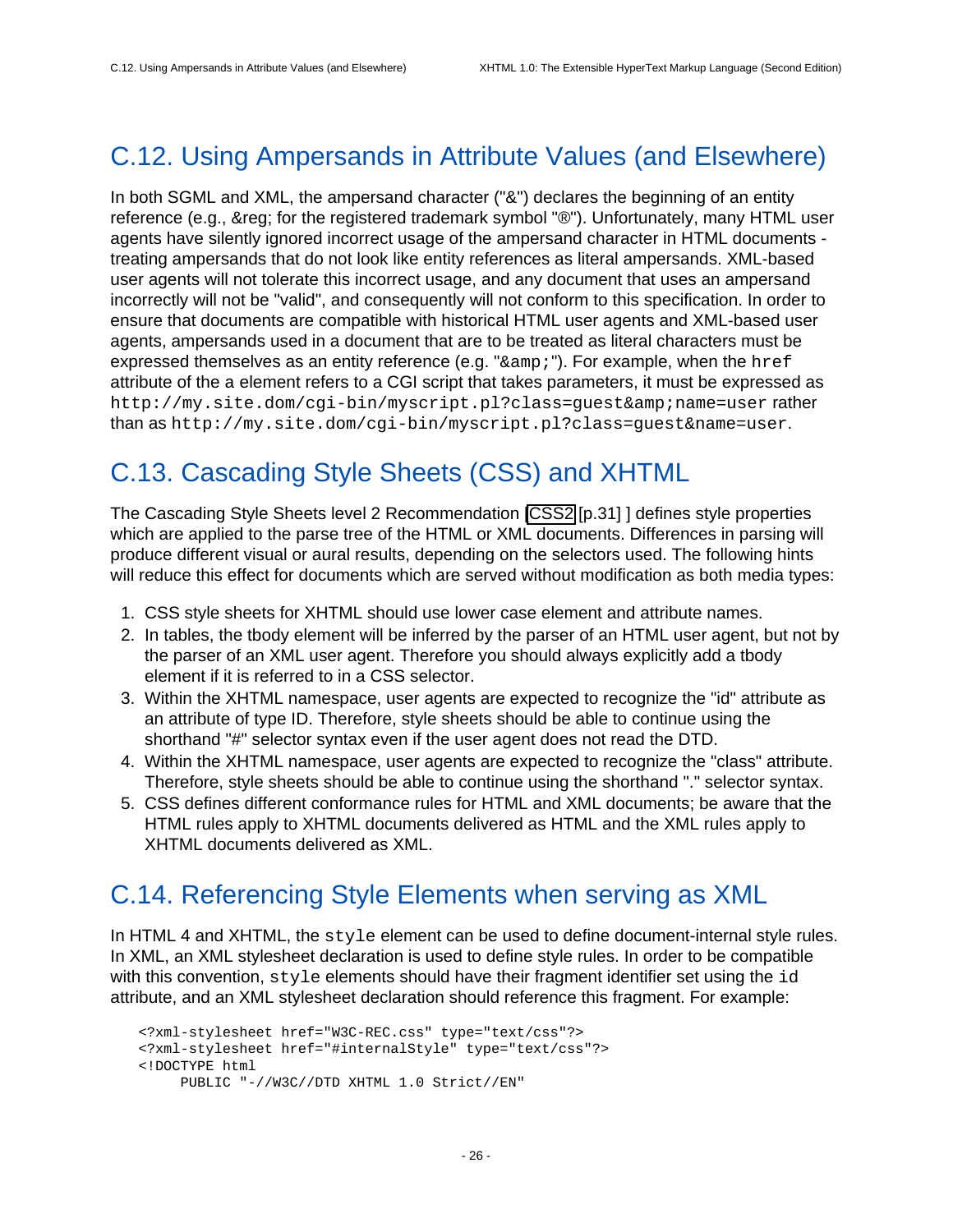```
 "http://www.w3.org/TR/xhtml1/DTD/xhtml1-strict.dtd">
<html xmlns="http://www.w3.org/1999/xhtml" xml:lang="en" lang="en">
<head>
<title>An internal stylesheet example</title>
<style type="text/css" id="internalStyle">
   code {
     color: green;
     font-family: monospace;
     font-weight: bold;
   }
</style>
</head>
<body>
<sub>0</sub></sub>
  This is text that uses our 
  <code>internal stylesheet</code>.
\langle p \rangle</body>
</html>
```
### <span id="page-26-0"></span>C.15. White Space Characters in HTML vs. XML

Some characters that are legal in HTML documents, are illegal in XML document. For example, in HTML, the Formfeed character (U+000C) is treated as white space, in XHTML, due to XML's definition of characters, it is illegal.

### <span id="page-26-1"></span>C.16. The Named Character Reference '

The named character reference  $\≈{apos}$ ; (the apostrophe, U+0027) was introduced in XML 1.0 but does not appear in HTML. Authors should therefore use  $\&\#39$ ; instead of  $\&\text{apos}$ ; to work as expected in HTML 4 user agents.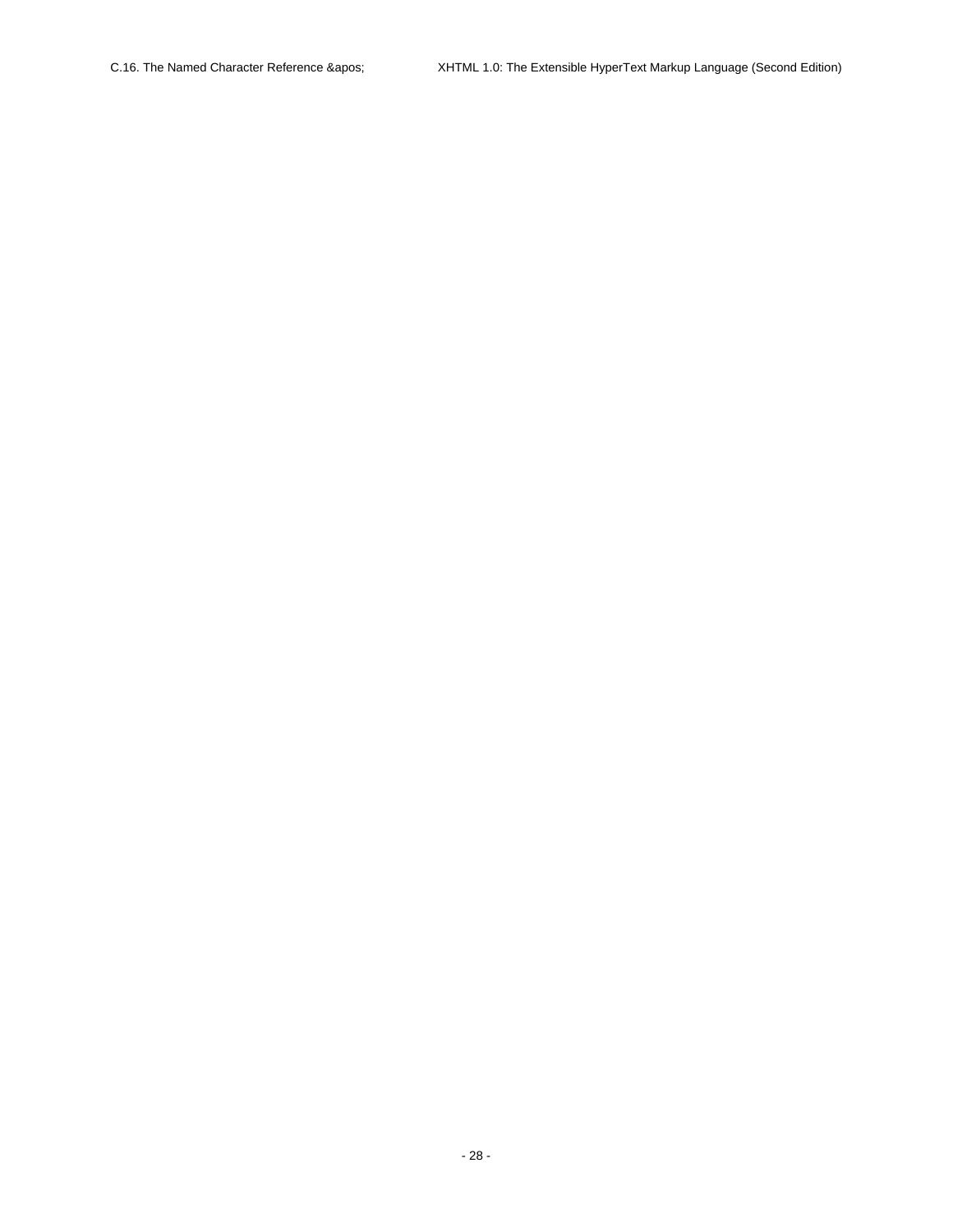# <span id="page-28-0"></span>D. Acknowledgements

#### **This appendix is informative.**

This specification was written with the participation of the members of the W3C HTML Working Group.

At publication of the second edition, the membership was:

Steven Pemberton, CWI/W3C (HTML Working Group Chair) Daniel Austin, Grainger Jonny Axelsson, Opera Software Tantek Çelik, Microsoft Doug Dominiak, Openwave Systems Herman Elenbaas, Philips Electronics Beth Epperson, Netscape/AOL Masayasu Ishikawa, W3C (HTML Activity Lead) Shin'ichi Matsui, Panasonic Shane McCarron, Applied Testing and Technology Ann Navarro, WebGeek, Inc. Subramanian Peruvemba, Oracle Rob Relyea, Microsoft Sebastian Schnitzenbaumer, SAP Peter Stark, Sony Ericsson

At publication of the first edition, the membership was:

Steven Pemberton, CWI (HTML Working Group Chair) Murray Altheim, Sun Microsystems Daniel Austin, AskJeeves (CNET: The Computer Network through July 1999) Frank Boumphrey, HTML Writers Guild John Burger, Mitre Andrew W. Donoho, IBM Sam Dooley, IBM Klaus Hofrichter, GMD Philipp Hoschka, W3C Masayasu Ishikawa, W3C Warner ten Kate, Philips Electronics Peter King, Phone.com Paula Klante, JetForm Shin'ichi Matsui, Panasonic (W3C visiting engineer through September 1999) Shane McCarron, Applied Testing and Technology (The Open Group through August 1999) Ann Navarro, HTML Writers Guild Zach Nies, Quark Dave Raggett, W3C/HP (HTML Activity Lead) Patrick Schmitz, Microsoft Sebastian Schnitzenbaumer, Stack Overflow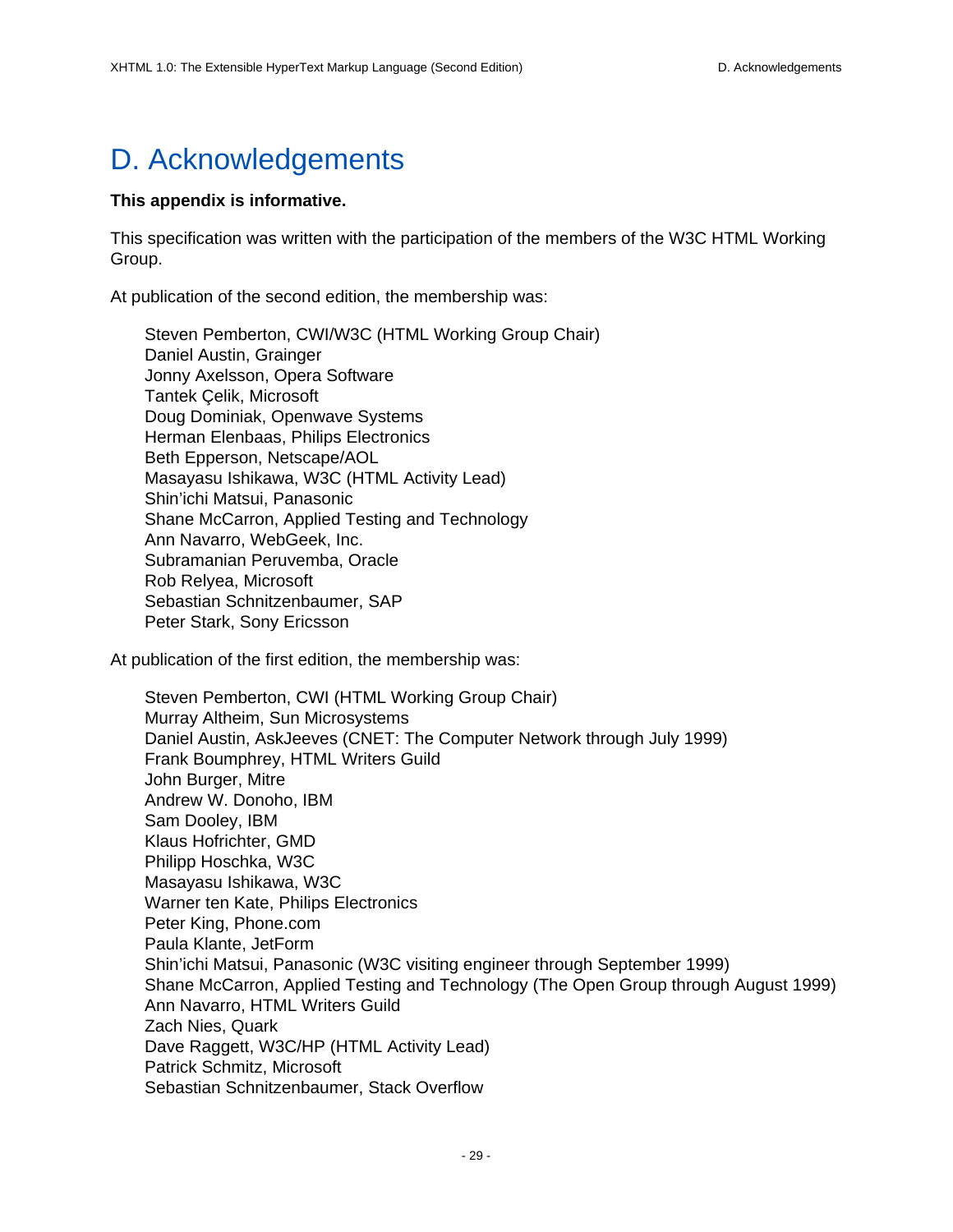Peter Stark, Phone.com Chris Wilson, Microsoft Ted Wugofski, Gateway 2000 Dan Zigmond, WebTV Networks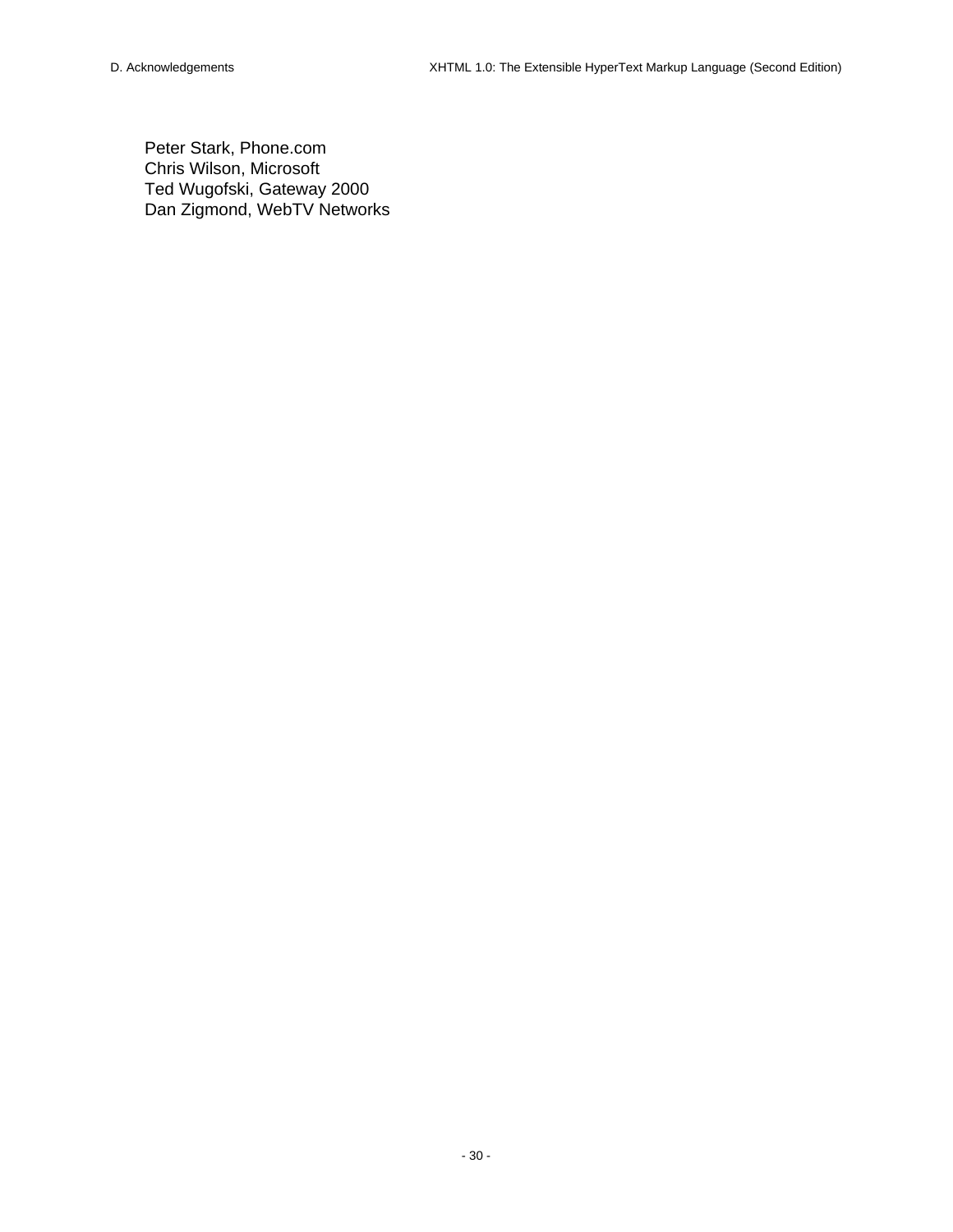# <span id="page-30-0"></span>E. References

#### **This appendix is informative.**

### <span id="page-30-5"></span>**[CSS2]**

"[Cascading Style Sheets, level 2 \(CSS2\) Specification](http://www.w3.org/TR/1998/REC-CSS2-19980512)", B. Bos, H. W. Lie, C. Lilley, I. Jacobs, 12 May 1998.

[Latest version](http://www.w3.org/TR/REC-CSS2) available at: http://www.w3.org/TR/REC-CSS2

### <span id="page-30-2"></span>**[DOM]**

"[Document Object Model \(DOM\) Level 1 Specification](http://www.w3.org/TR/1998/REC-DOM-Level-1-19981001)", Lauren Wood et al., 1 October 1998.

[Latest version](http://www.w3.org/TR/REC-DOM-Level-1) available at: http://www.w3.org/TR/REC-DOM-Level-1

### <span id="page-30-7"></span>**[DOM2]**

"[Document Object Model \(DOM\) Level 2 Core Specification](http://www.w3.org/TR/2000/REC-DOM-Level-2-Core-20001113)", A. Le Hors, et al., 13 November 2000.

[Latest version](http://www.w3.org/TR/DOM-Level-2-Core) available at: http://www.w3.org/TR/DOM-Level-2-Core

### <span id="page-30-1"></span>**[HTML]**

"[HTML 4.01 Specification](http://www.w3.org/TR/1999/REC-html401-19991224)", D. Raggett, A. Le Hors, I. Jacobs, 24 December 1999. [Latest version](http://www.w3.org/TR/html401) available at: http://www.w3.org/TR/html401

### <span id="page-30-4"></span>**[POSIX.1]**

"ISO/IEC 9945-1:1990 Information Technology - Portable Operating System Interface (POSIX) - Part 1: System Application Program Interface (API) [C Language]", Institute of Electrical and Electronics Engineers, Inc, 1990.

### **[RFC2045]**

"[Multipurpose Internet Mail Extensions \(MIME\) Part One: Format of Internet Message](http://www.ietf.org/rfc/rfc2045.txt)  [Bodies](http://www.ietf.org/rfc/rfc2045.txt)", N. Freed and N. Borenstein, November 1996. Note that this RFC obsoletes RFC1521, RFC1522, and RFC1590.

### **[RFC2046]**

"[RFC2046: Multipurpose Internet Mail Extensions \(MIME\) Part Two: Media Types](http://www.ietf.org/rfc/rfc2046.txt)", N. Freed and N. Borenstein, November 1996.

Available at [http://www.ietf.org/rfc/rfc2046.txt.](http://www.ietf.org/rfc/rfc2046.txt) Note that this RFC obsoletes RFC1521, RFC1522, and RFC1590.

### <span id="page-30-3"></span>**[RFC2119]**

"[RFC2119: Key words for use in RFCs to Indicate Requirement Levels](http://www.ietf.org/rfc/rfc2119.txt)", S. Bradner, March 1997.

Available at: http://www.ietf.org/rfc/rfc2119.txt

### <span id="page-30-8"></span>**[RFC2376]**

"[RFC2376: XML Media Types](http://www.ietf.org/rfc/rfc2376.txt)", E. Whitehead, M. Murata, July 1998.

This document is obsoleted by [\[RFC3023](#page-31-8) [p.32] ].

Available at: http://www.ietf.org/rfc/rfc2376.txt

### <span id="page-30-6"></span>**[RFC2396]**

"[RFC2396: Uniform Resource Identifiers \(URI\): Generic Syntax](http://www.ietf.org/rfc/rfc2396.txt)", T. Berners-Lee, R. Fielding, L. Masinter, August 1998.

This document updates RFC1738 and RFC1808.

Available at: http://www.ietf.org/rfc/rfc2396.txt